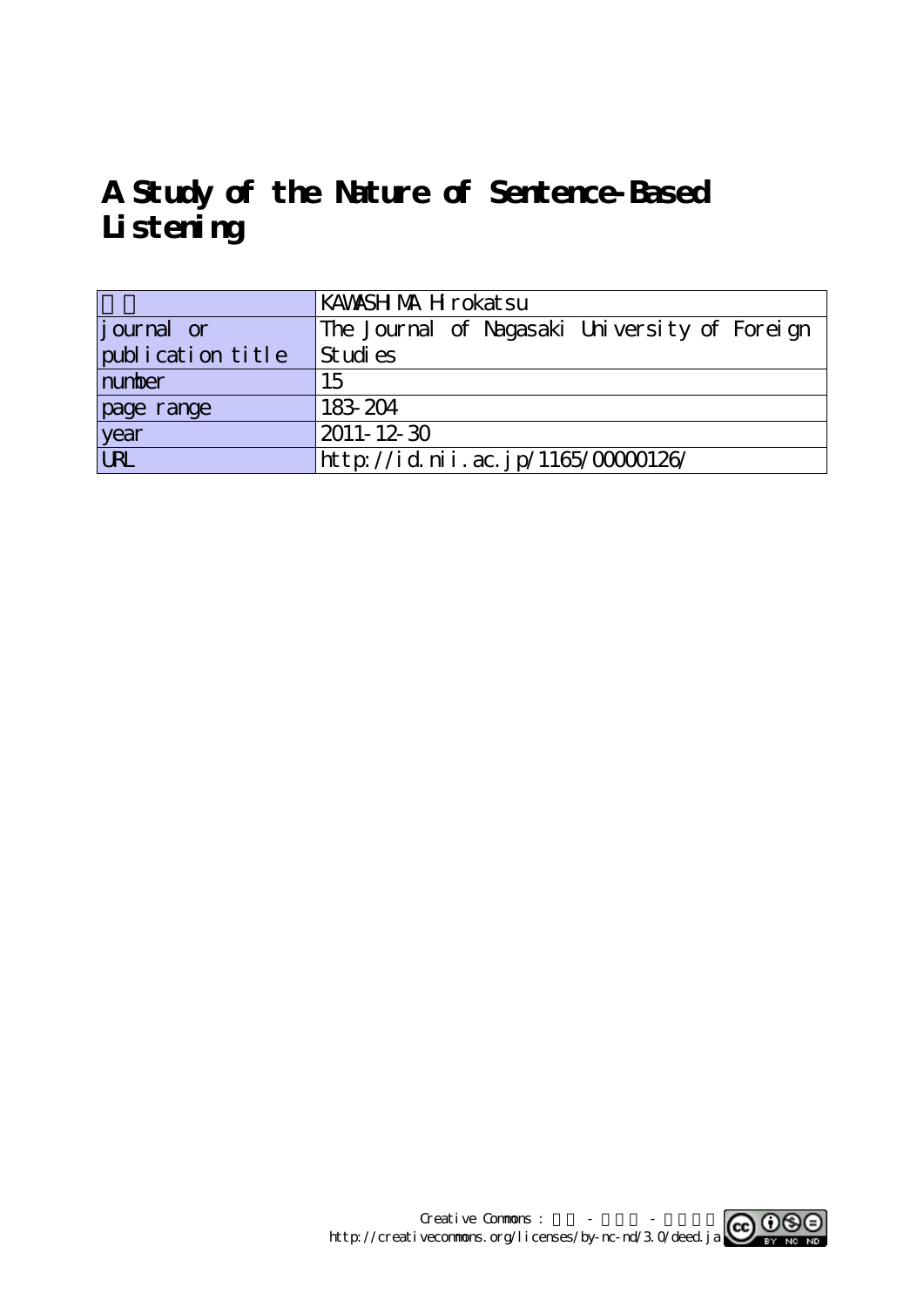## **A Study of the Nature of Sentence-Based Listening**

## KAWASHIMA Hirokatsu

## 要約

文レベルのリスニングの特徴を理解するための調査を日本人英語学習者を対象に行った。文レベルの リスニングとして、パーシャルディクテーションと文に含まれる音声 / 文法 / 意味上の間違いを認識 するリスニングタスクを用い、それぞれのパフォーマンス及び総合的リスニング能力との関係を調べ た。調査の結果、1)意味上の間違いを認識するリスニングタスクのパフォーマンスが相対的に高い、 2)パーシャルディクテーションは総合的リスニング能力に最も深く関与している可能性が高い、3) 音声 / 意味上の間違いを認識するリスニングタスクと総合的リスニング能力の間には非線形的な関係 が認められる、4)総合的リスニング能力の 43%は、パーシャルディクテーションの能力と音声 / 意 味上の間違いを認識する能力で説明することができる、こと等が明らかにされている。

## **Background**

Rost (2011: p. 204) claims that "in the area of listening, assessment is particularly important because receiving adequate feedback is essential for increasing the learner's confidence and for designing instruction that addresses learners' apparent weaknesses – or the weaknesses in the curriculum." It must be noted, however, that it is not yet clear exactly what listening sub-skills, which are indispensable for feedback-based assessment, are composed of and what their interrelationships should be like, and consequently that the nature of listening assessment has not been fully understood, especially at the classroom diagnostic level.

 In order to improve this research situation, the author launched a research project in 2007 and has made attempts to elucidate the nature of listening sub-skills, in which a series of empirical studies have been conducted. Kawashima (2009), who deals with sentence-based partial dictation as a listening sub-skill, reports, for example, that partial dictation in the middle constituent of the sentence is most significantly related to general listening proficiency ( $r = .55$ ,  $p < .01$ ,  $n = 79$ ). As far as Kawashima (2010), in which sentence-based error recognition is defined as a listening sub-skill, is concerned, it is reported, for example, 1) that phonetic and semantic error recognition competence are related with statistic significance to general listening proficiency, 2) that the strength of the relationship of semantic error recognition competence with general listening proficiency  $(r = .53, p < .01, n = 45)$  is greater than that of phonetic error recognition with general listening proficiency (r  $=$  .41, p < .01, n = 45), and 3) that the combination of sentence-based phonetic and semantic error recognition competence generates the highest predictive power with general listening proficiency (R2' = .34, p = .00, n = 45).

 The results of these two studies focusing upon sentence-based listening can be considered to have made some contribution to the elucidation of the nature of listening sub-skills. It must be pointed out, however,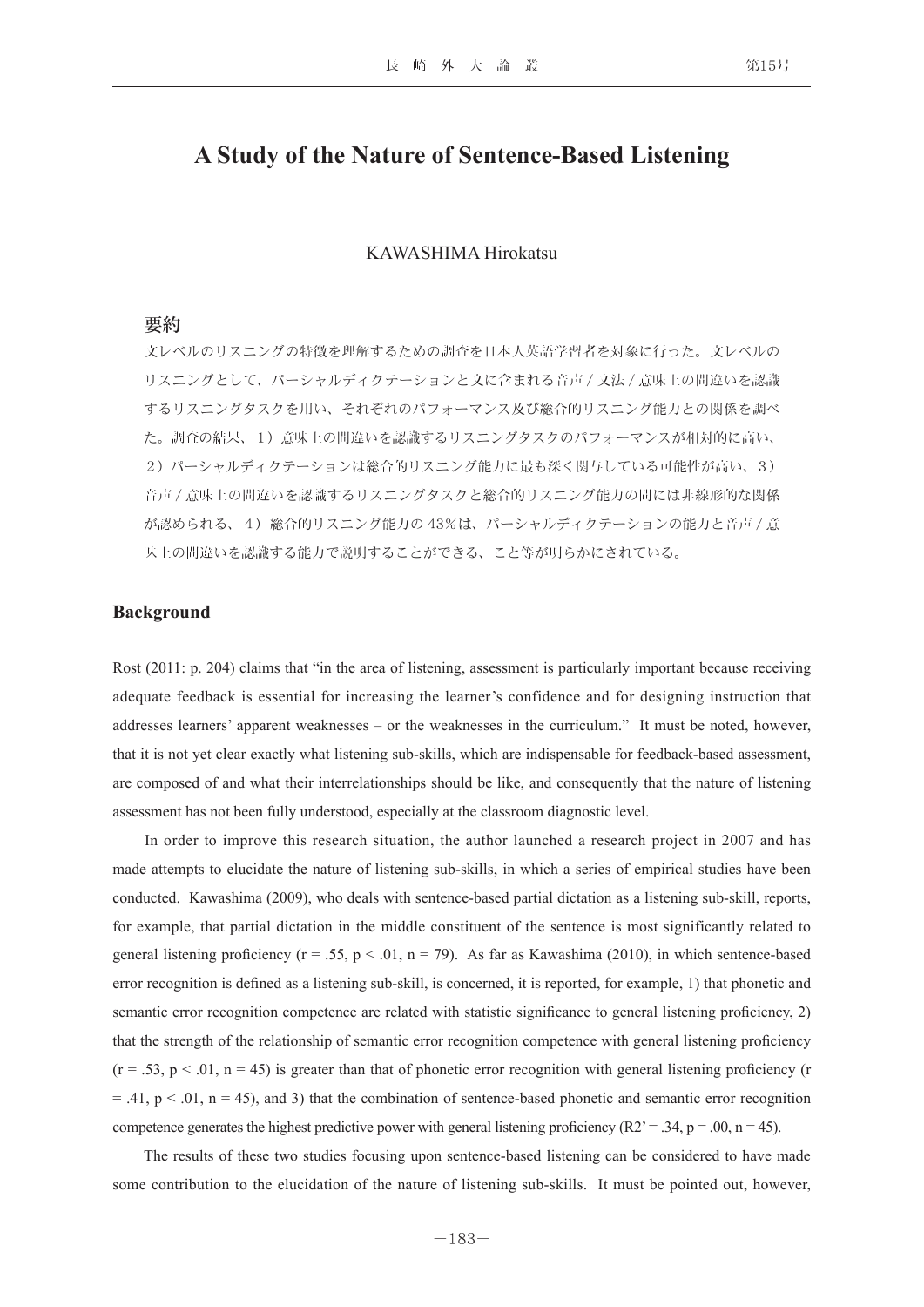that much remains unclear and unexplored regarding the nature of sentence-based listening itself, although it can be explicitly stated that automatic sentence-based listening plays an important role in successful listening. Unfortunately, the predictive power of the combination of the competences of sentence-based partial dictation and sentence-based error recognition with general listening proficiency is unknown, for example. In order to explore such a predictive power, investigations must be carried out paying more comprehensive attention to sentence-based partial dictation and error recognition in the same research context.

## **Current Study**

A review of the literature of studies of sentence-based listening shows that few investigations have been carried out at least with Japanese learners of English from the perspective of sentence-based partial dictation and error recognition in the same research context. The current study, which is also a follow-up to one of the two investigations reviewed above, aims at offering a more comprehensive map of the nature of sentence-based listening from such a perspective.

 Its research designs, following those of the two previous studies, are summarized below, and then some of the major findings are reported and discussed.

## **1. Research Designs**

## **1.1 Research Questions**

The current study involves four main research questions:

- 1) What type of sentence-based listening (cf., 1.2 below) is the most/least difficult in performance?
- 2) What type of sentence-based listening is the most/least related in performance to comprehension-based general listening proficiency?
- 3) Are there any non-linear relationships between sentence-based listening and comprehension-based general listening proficiency? If so, how large are they?
- 4) What is the best combination of types of sentence-based listening that may account for the variance of comprehension-based general listening proficiency?

## **1.2 Types of Sentence-Based Listening**

In order to measure the performance of sentence-based listening, four types of sentence-based listening were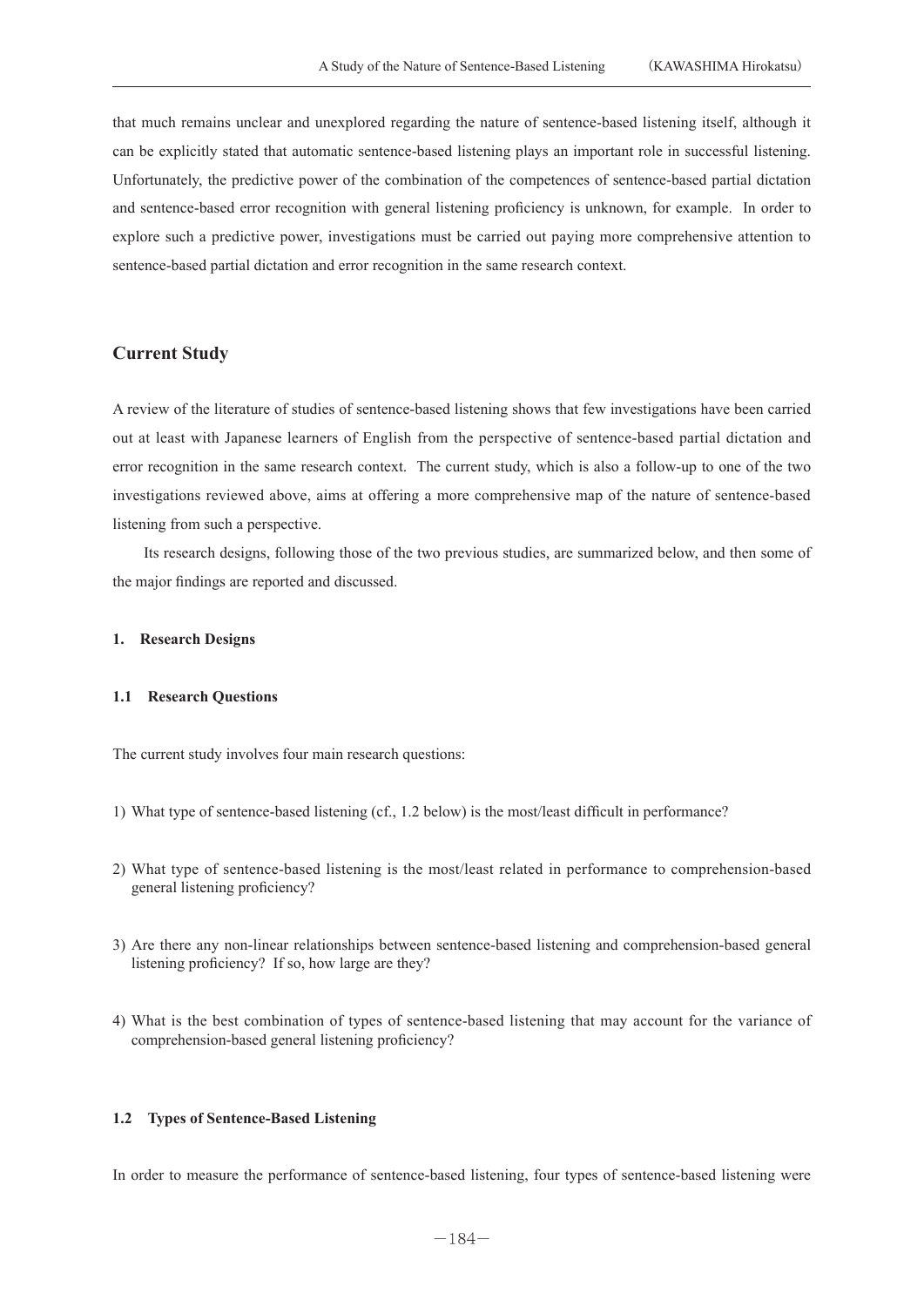targeted:

- 1) partial dictation, in which uttered sentences are processed and understood, and the designated blanks in them are filled in
- 2) phonetic error recognition, in which uttered sentences are processed and understood, and it is reported whether they include phonetic errors or not
- 3) grammatical error recognition, in which uttered sentences are processed and understood, and it is reported whether they include grammatical errors or not
- 4) semantic error recognition, in which uttered sentences are processed and understood, and it is reported whether they include semantic errors or not

## **1.3 General Listening Proficiency**

In order to measure the performance of general listening proficiency, the listening sections of standardized objective tests (*STEP Grade 2*), widely and frequently administered in Japan, were used.

#### **1.4 Subjects**

42 first-year students of the general education course at a university in Japan participated in the current investigation.

## **1.5 Materials**

## **1.5.1 Sentence-Based Partial Dictation**

As the materials for measuring sentence-based partial dictation (referred to as SPD hereinafter) performance, 12 fifteen-word sentences were prepared, which involved three dictation blanks in each of the right/middle/left parts of the sentence. The following SPD is an example:

SPD) (Misaki) (is) (planning) to study the (history) (of) (England) which is full (of) (interesting) (stories).

 All the sentences were recorded onto CD at a self-selected normal speaking rate by a male native speaker of English.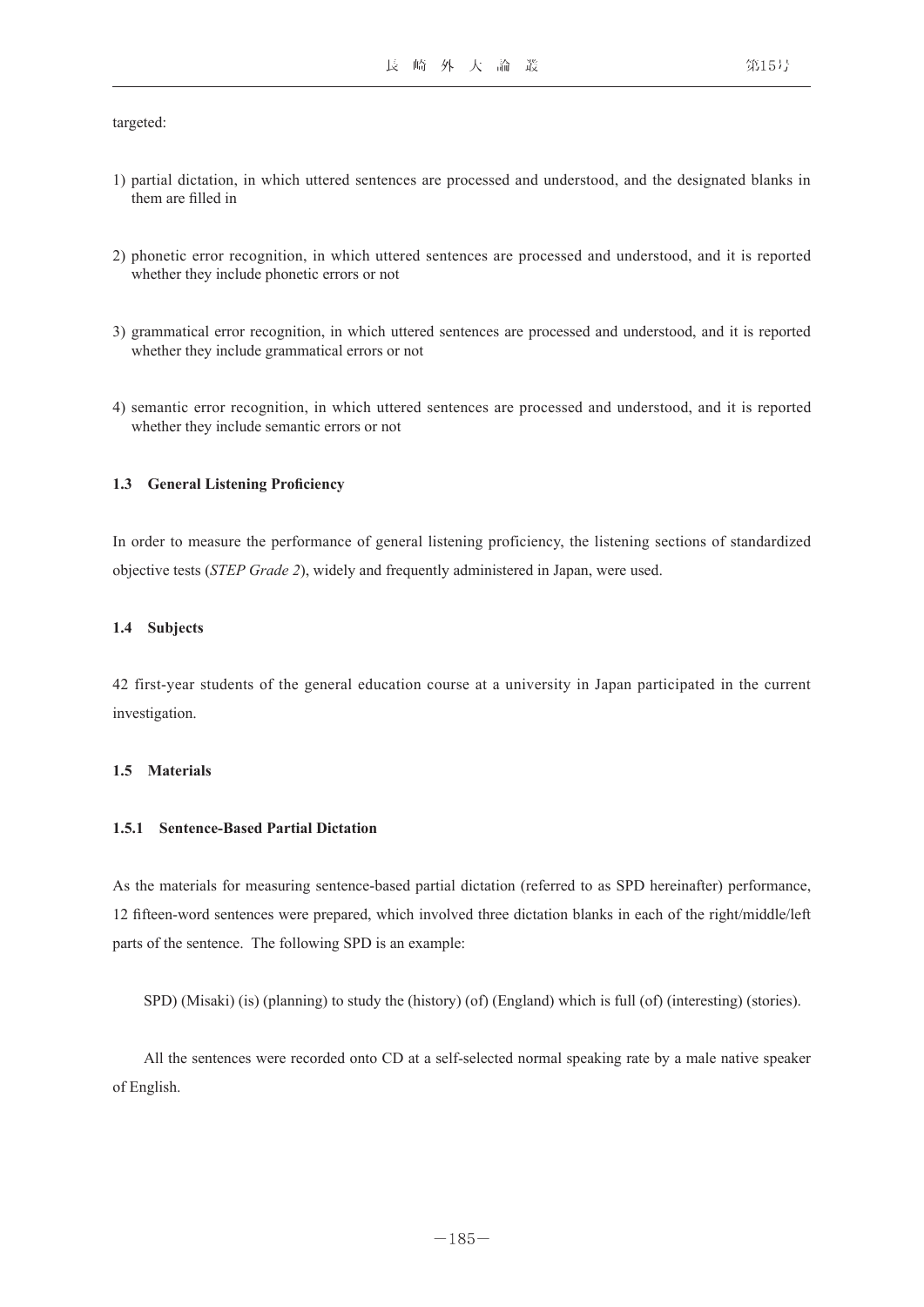## **1.5.2 Sentence-Based Error Recognition**

As the materials for measuring sentence-based phonetic/grammatical/semantic error recognition (referred to as PER, GER and SER hereinafter) performance, 20 ten-word and 20 fifteen-word sentences were prepared, respectively.

 The following PER1 and PER2 are examples of sentence-based phonetic error recognition tasks, in which the subjects listen to ten-word short sentences and judge if they are phonetically correct:

 PER1) The center of the city is far away from here. (phonetically correct) PER2) I don't sink this Saturday is good to go out. (phonetically incorrect)

 The following GER1 and GER2 are examples of sentence-based grammatical error recognition tasks, in which the subjects listen to ten-word short sentences and judge if they are grammatically correct:

 GER1) The student said she was interested in international volunteer work. (grammatically correct) GER2) This song is very popular between girls in Asian countries. (grammatically incorrect)

 The following SER1 and SER2 are examples of sentence-based semantic error recognition tasks, in which the subjects listen to ten-word short sentences and judge if they are semantically correct:

 SER1) I started going to school when my parents became rich. (semantically correct) SER2) Kaori enjoyed swimming yesterday, because she had a bad cold. (semantically incorrect)

 All the sentences, 120 in total, were recorded onto CD at a self-selected normal speaking rate by the male native speaker of English.

## **1.5.3 General Listening Proficiency**

As the materials for measuring general listening proficiency (referred to as GLP hereinafter), two sets of listening sections of *STEP Grade 2* tests were used, which had been originally designed to match the level of high school graduates in general. The tests were administered in June 21 and October 8, 1998 and June 18, 2000. Each set had 20 four-option multiple-choice test items, and 60 test items were used in total.

## **1.6 Data Collection and Procedure**

The investigation was carried out during regular English classes, which lasted from the beginning of April to the end of July in 2008. The main goal of these classes was to improve the subjects' overall listening proficiency.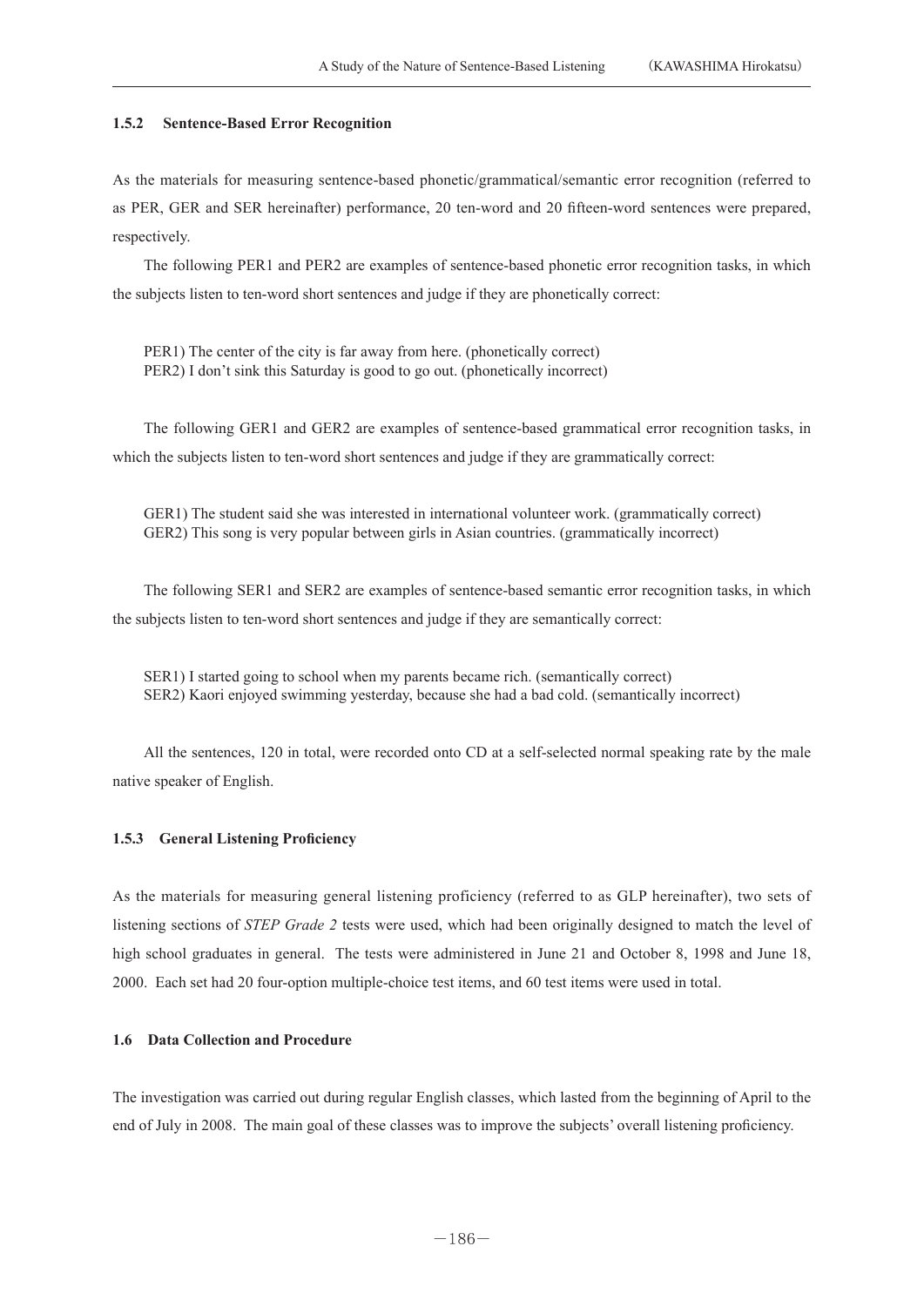#### **1.6.1 Measuring SPD**

The subjects took four SPD tests as part of their regular classroom listening activities, in which they carried out sentence-based partial dictation tasks and checked their weaknesses in listening to English. About 10 minutes were allocated for each class, after which the subjects immediately checked their answers on the distributed investigation sheets and checked their SPD performance.

#### **1.6.2 Measuring PER/GER/SER**

The subjects took eight error recognition performance tests as part of their regular classroom listening activities, in which they carried out sentence-based phonetic/grammatical/semantic error recognition tasks and checked their weaknesses in listening to English. Prior to measuring their error recognition performance, which started in the middle of May in 2008, the subjects had received general instructions about error recognition performance tests as classroom listening activities and taken three similar practice tests so that they could get accustomed to their forms and contents. These three practice tests were considered to serve to increase the subjects' awareness of the significance of grasping their error recognition performances and to make them fully prepared for the investigation and its procedures.

 During each of the first four classes, the subjects listened to 5 ten-word and 3 ten-word sentences for each of the sentence-based phonetic/grammatical/semantic error recognition tasks. Likewise, during each of the next four classes, the subjects listened to 5 fifteen-word and 3 fifteen-word sentences for each of the sentence-based phonetic/grammatical/semantic error recognition tasks. About 20 minutes were allocated for each class, after which the distributed investigation sheets were collected, and then the subjects immediately checked with their sub-investigation sheet if their answers were correct and checked their PER/GER/SER performance.

#### **1.6.3 Measuring GLP**

The subjects took three GLP tests at certain intervals in order to examine their general listening proficiency and monitor their progress periodically: in the middle of April, at the beginning of June, and at the end of July. About 20 minutes were allocated for each test, after which the distributed computer-scored investigation sheets were collected, and then the subjects immediately checked with their sub-investigation sheet if their answers were correct and grasped their general listening proficiency by the totaled score.

## **2. Scoring and Processing of the Data**

All the investigation sheets were collected after each of the classes was over, and then the raw data were scored, examined, and processed for analysis.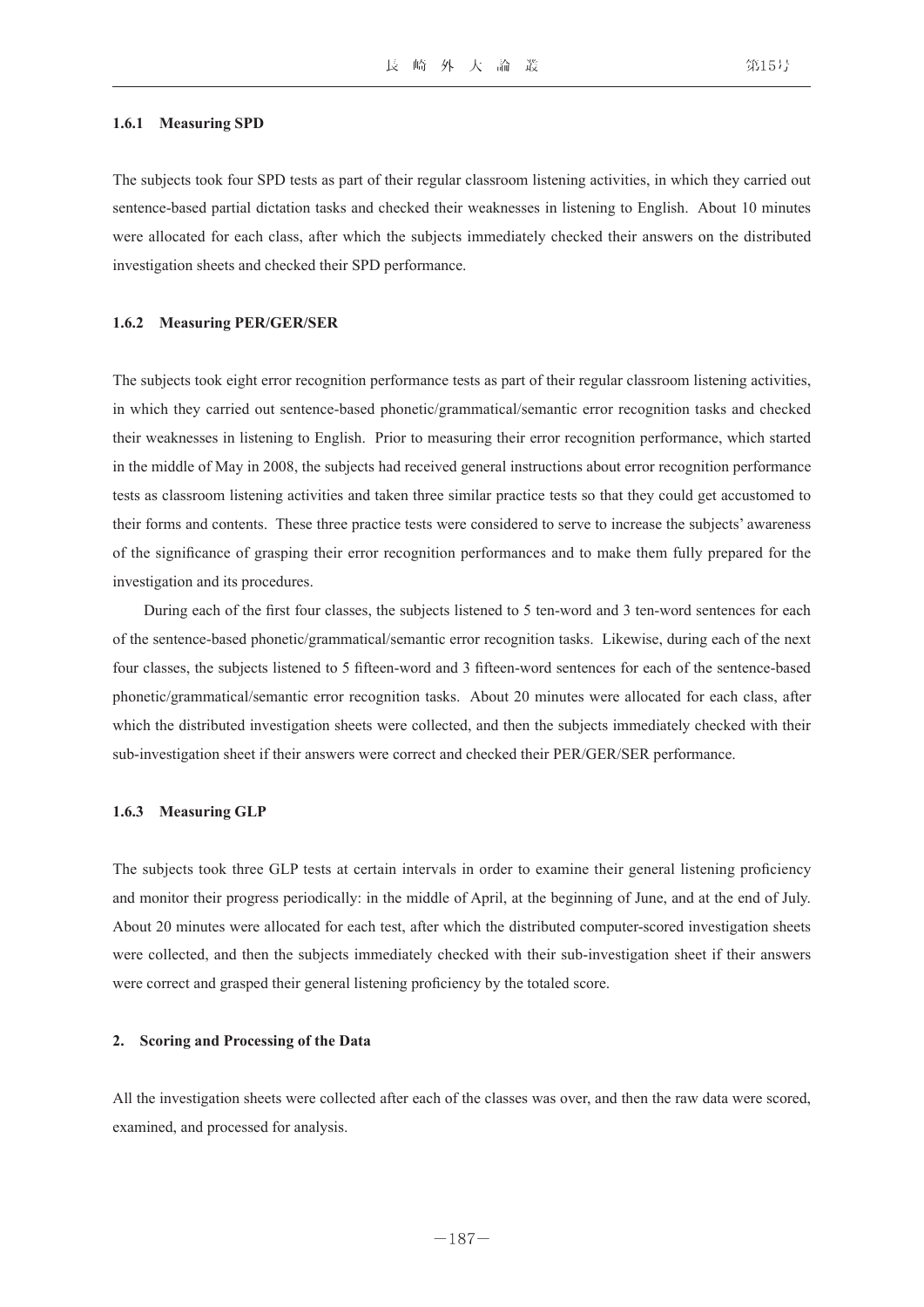## **2.1 Scoring**

## **2.1.1 Scoring SPD**

First, the correctness of each dictation item on the investigation sheets was carefully checked with the same item scores (0, 1), and then the total score of each of the three sentence constituent parts of the fifteen-word sentences (right/middle/left) was calculated with the item scores  $(0, 1, 2, 3)$ . If the blanks are filled by a subject as in the following, for example, he/she gets six points in total  $[2 \text{ (right)} + 3 \text{ (middle)} + 1 \text{ (left)} = 6]$ :

Example Subject's Answers:

(Misaki) (is)  $( ? )$  to study the (history) (of) (England) which is full  $( ? )$  (interesting)  $( ? )$ .

Correct Answers:

(Misaki) (is) (planning) to study the (history) (of ) (England) which is full (of) (interesting) (stories).

 Slight spelling mistakes were expected to be made (e.g., planing), but the current study did not regard them as incorrect answers unless they would cause serious semantic confusion.

#### **2.1.2 Scoring PER/GER/SER**

As far as the sentence-based phonetic/grammatical/semantic error recognition tasks were concerned, the correctness of each test item on the investigation sheets was carefully checked by the author, in which the correctness of each test item was provided with the item scores  $(0, 1)$  representing correct and incorrect answers, respectively.

#### **2.1.3 Scoring GLP**

With regard to the GLP tests, the computer-scored investigation sheets were read and processed by an optical mark reader (*SR-3500*, Sekonic) and a mark reader computer software (*SS kun II*, Software for Education), in which the correctness of each test item was provided with the item scores (0, 1) representing correct and incorrect answers, respectively.

## **2.2 Examining Internal Consistency Reliability**

The scored data were then examined in terms of internal consistency reliability using the *Cronbach Alpha*  coefficient<sup>1)</sup>. First, the internal consistency reliability coefficient of the three GLP tests (the total number of test items is 60) and those of SPD/PER/GER/SER tests (the total number of test items is 36, 40, 40, and 40, respectively) were measured. Table 1 presents their results: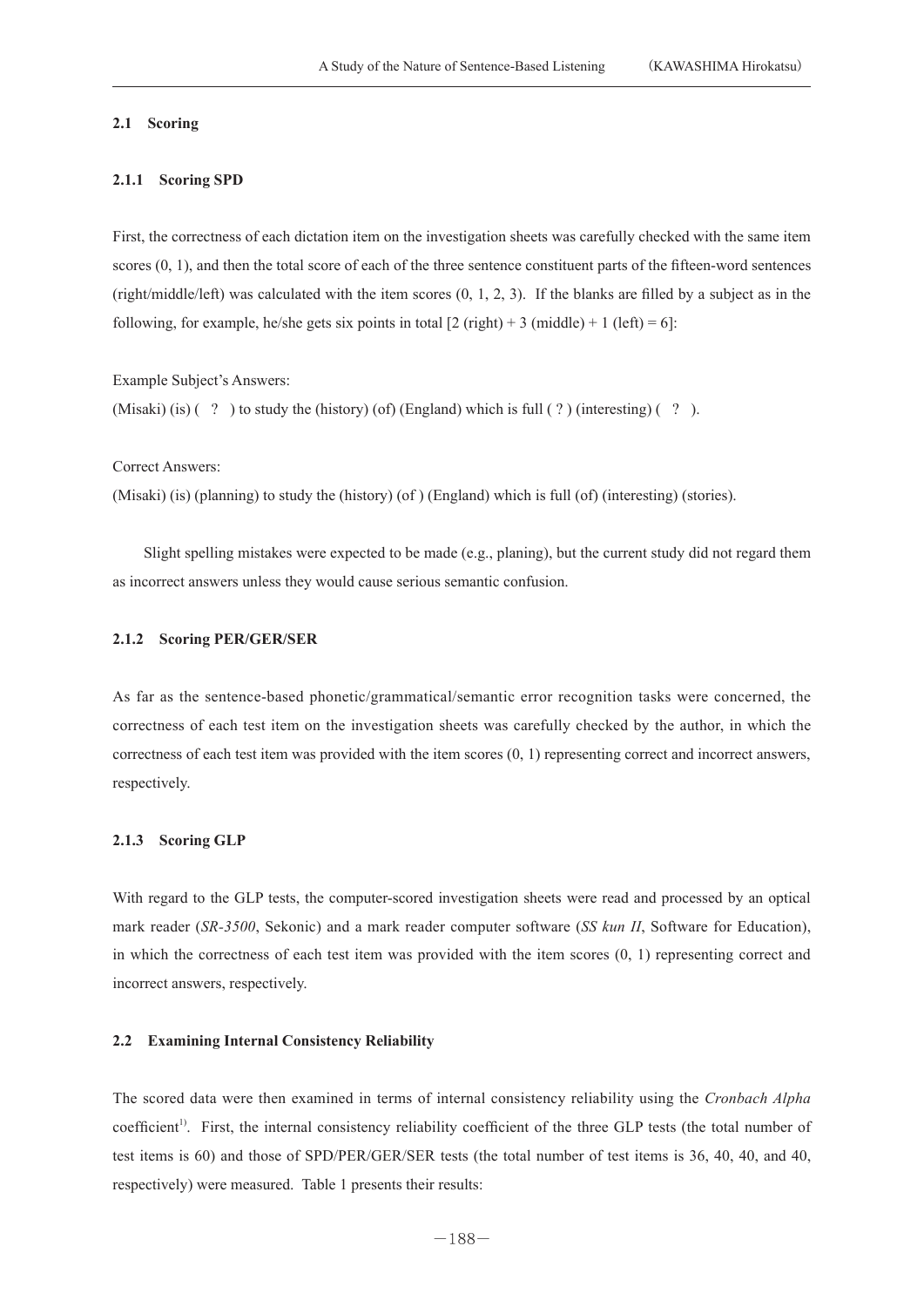|                            | GL P | SPD | <b>PER</b> | GER | SER |
|----------------------------|------|-----|------------|-----|-----|
| Number of Test Items       | 60   | 3b  | 40         | 40  | 40  |
| Cronbach Alpha Coefficient | 76   | 84  | 29         | 02  | .60 |

**Table 1: Internal Consistency Reliability by** *Cronbach Alpha* **Coefficient (Original Test Items)**

GLP: general listening proficiency SPD: sentence-based partial dictation PER: phonetic error recognition GER: grammatical error recognition SER: semantic error recognition

 As is quite obvious from this table, the internal consistency reliability of the performance of sentence-based phonetic/grammatical/semantic error recognition is not high. A number of reasons are deemed to lie behind this, but it must be noted that the small number of subjects and the inappropriateness of some of the sentencebased phonetic/grammatical/semantic error recognition tasks seem most likely to have caused this kind of poor internal consistency reliability. Higher internal consistency reliability may be obtained with a greater number of subjects, but since the number of subjects is uncontrollable after the investigation, the current study made some attempts to raise the internal consistency reliability of sentence-based phonetic/grammatical/semantic error recognition tasks by paying careful attention to each of the test items used and reconsidering what should constitute those tasks.

 It is generally assumed that *Cronbach Alpha* coefficient should exceed at least .7 for reliable analysis, so the current study has expunged a number of "unsuitable" test items from each test item list of sentence-based phonetic/grammatical/semantic error recognition tasks so that *Cronbach Alpha* coefficients might get as closer to .7 as possible. Table 2 presents the results of measuring the internal consistency reliability coefficients of sentence-based phonetic/grammatical/semantic error recognition tasks whose original test items have been restructured:

|                            | GL P | SPD | <b>PER</b> | GER | SER |
|----------------------------|------|-----|------------|-----|-----|
| Number of Test Items       | 60   | 36  | 20         |     | 20  |
| Cronbach Alpha Coefficient | 76   | .84 |            |     |     |

**Table 2: Internal Consistency Reliability by** *Cronbach Alpha* **Coefficient (Restructured Test Items)**

GLP: general listening proficiency SPD: sentence-based partial dictation PER: phonetic error recognition GER: grammatical error recognition SER: semantic error recognition

 It is found from this table 1) that a great number of test items have been removed from the sentence-based phonetic/grammatical/semantic error recognition tasks, and consequently 2) that their internal consistency reliability has been greatly increased as a whole, although the *Cronbach Alpha* coefficient of the semantic error recognition performance (.62) did not exceed .70. With regard to the first point, the current study assumes that although the degree at which the original test items were reduced may be viewed as quite large, downgrading the construct validity, the number of the reduced test items, 20 for each of the sentence-based phonetic/ grammatical/semantic error recognition tasks, should stay within an acceptable range of construct validity while admitting that it may not be the best. As far as the second point is concerned, the current study more or less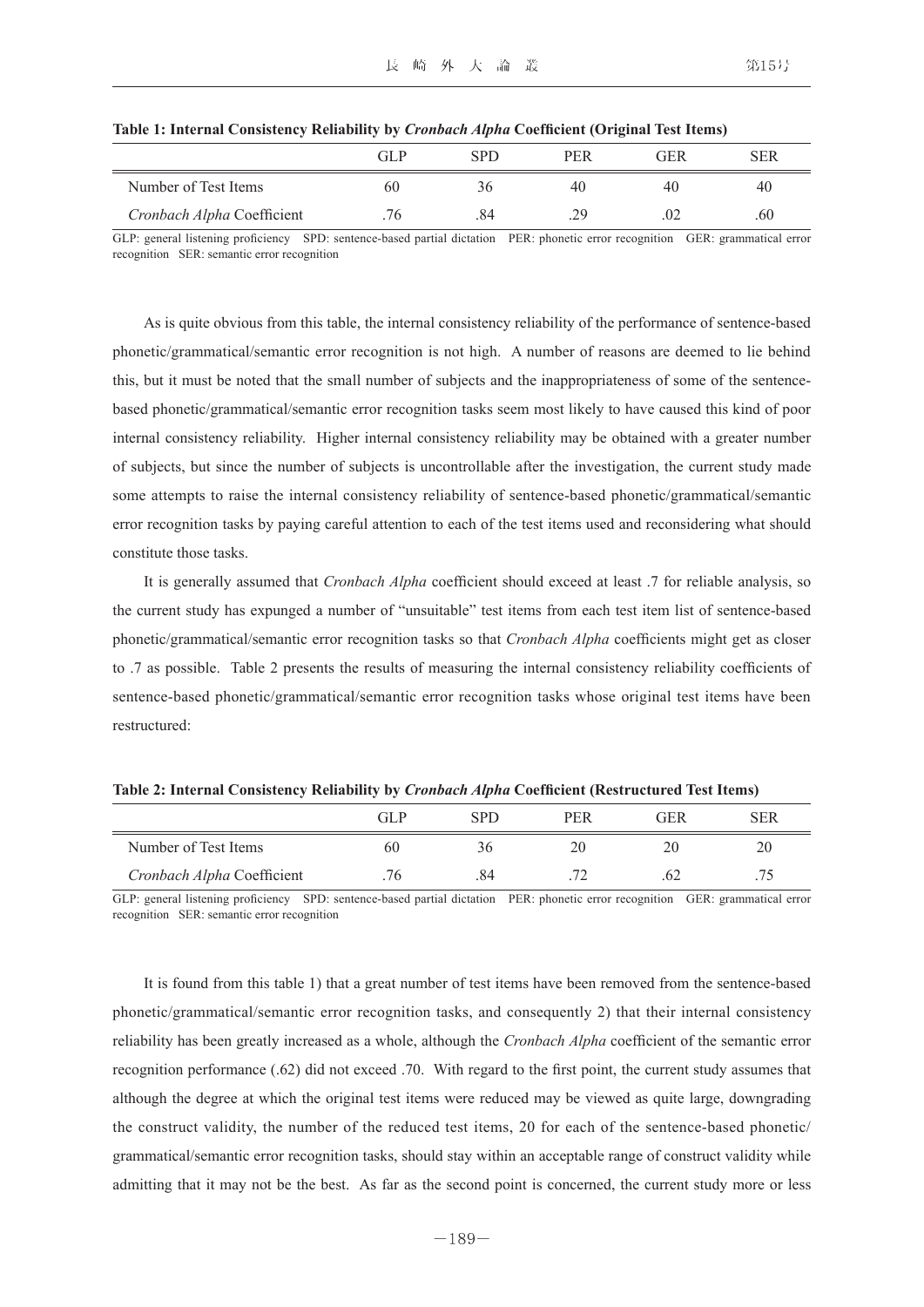takes Dörnyei (2007: p.207)'s view that "somewhat lower *Cronbach Alpha* coefficients are to be expected" owing to "the complexity of the second language acquisition process", and assumes that although the *Cronbach Alpha* coefficient of the sentence-based grammatical error recognition test (.62) may fall below .70, it can be used to a certain degree while paying attention to its limits in terms of internal consistency reliability.

## **2.3 Examining Normal Distribution**

Lastly, the restructured data of the SPD, PER/GER/SER and GLP tests was examined in terms of normal distribution, upon which the statistical analyses of the current study are based. *Shapiro-Wiki* tests, whose α value had been set at  $.01$ , were conducted for this examination<sup>2)</sup>. Table 3 presents the results:

**Table 3: Normal Distribution of the Restructured Data of the SPD/PER/GER/SER/GLP Tests** 

|         | <b>GLP</b> | <b>SPD</b> | PER | <b>GER</b> | <b>SER</b> |
|---------|------------|------------|-----|------------|------------|
| W       | .98        | .95        | .98 | $Q^{\pi}$  | .92        |
| p-value | .59        | .09        | ے ب | .34        | .01        |

GLP: general listening proficiency SPD: sentence-based partial dictation PER: phonetic error recognition GER: grammatical error recognition SER: semantic error recognition  $\alpha$ = .01

 It is statistically found from this table that much of the restructured data is normally distributed, in which each p-value is greater than .01, except for that of the SER test. A purely statistical stance may claim automatically that since p-value is equal to .01, the restructured data of the SER test should not be normally distributed, but it must be noted that the difference between both α-value and p-value was quite small and that careful attention is needed before becoming conclusive. The current study examined normal distribution of this restructured data by looking at the following Normal Q-Q Plot:

**Figure 1: Normal Q-Q PLOT for the Data of the SER Test**



The straight line presents what the data would look like if it were perfectly normally distributed, and the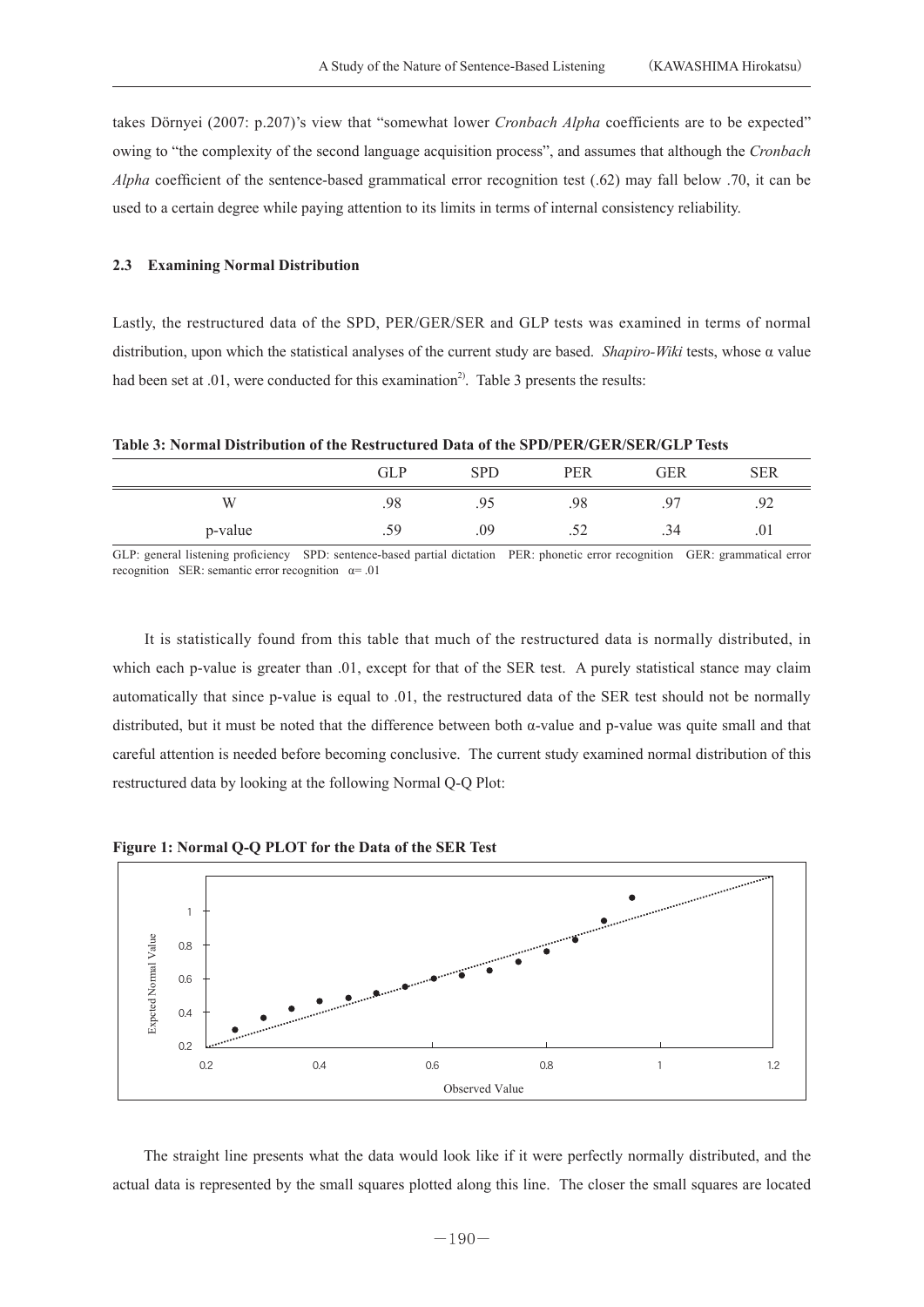to the line, the more normally distributed the data is plotted. The current study assumes that most of the small squares fall along the line though not perfectly, and that the restructured data of the SER test as a whole is not

#### **3 Data Analysis**

The pre-examined data above were then processed for analysis<sup>3)</sup>.

#### **3.1 Descriptive Statistics**

greatly deviant from normal distribution.

First, the minimum, maximum, mean score and standard deviation of the processed data of each of the GLP/ SPD/PER/GER/SER Tests were calculated by the percentage. The results are presented in Table 3:

| $\overline{\phantom{a}}$ |            |            |            |            |            |  |
|--------------------------|------------|------------|------------|------------|------------|--|
|                          | <b>GLP</b> | <b>SPD</b> | <b>PER</b> | <b>GER</b> | <b>SER</b> |  |
| Min.                     | .24        | .34        | .25        | .25        | .25        |  |
| Max.                     | .76        | .80        | 1.00       | .90        | .95        |  |
| Mean                     | .49        | .55        | .64        | .54        | .69        |  |
| S.D.                     | .12        | .12        | .18        | .17        | .18        |  |

#### **Table 3: Descriptive Statistics for the GLP/SPD/PER/GER/SER Tests**

GLP: general listening proficiency SPD: sentence-based partial dictation PER: phonetic error recognition GER: grammatical error recognition SER: semantic error recognition

 This table shows that the subjects' performance may vary across the four types of sentence-based listening, and that it may be the lowest and highest in sentence-based grammatical and semantic error recognition (mean: .54 and .69, respectively).

#### **3.2 Performance of Sentence-Based Listening**

In order to verify the above tentative results with statistic significance, the current study first examined the data employing GLM Repeated Measures. The results are presented in Table 4 and Table 5:

|                                            |     |                                |    |        |                        | Epsilon         |         |
|--------------------------------------------|-----|--------------------------------|----|--------|------------------------|-----------------|---------|
| Within-Subject <i>Mauchly</i> 'W<br>Effect |     | Approximateative<br>Chi-Square | df | -Value | Greenhouse<br>-Geisser | Huynh<br>-Feldt | Infimum |
| Types of SBL                               | .76 | 10.95                          |    | .05    | .88                    | 94              | .33     |

#### **Table 4:** *Mauchly Test of Sphericity*

SBL: sentence-based listening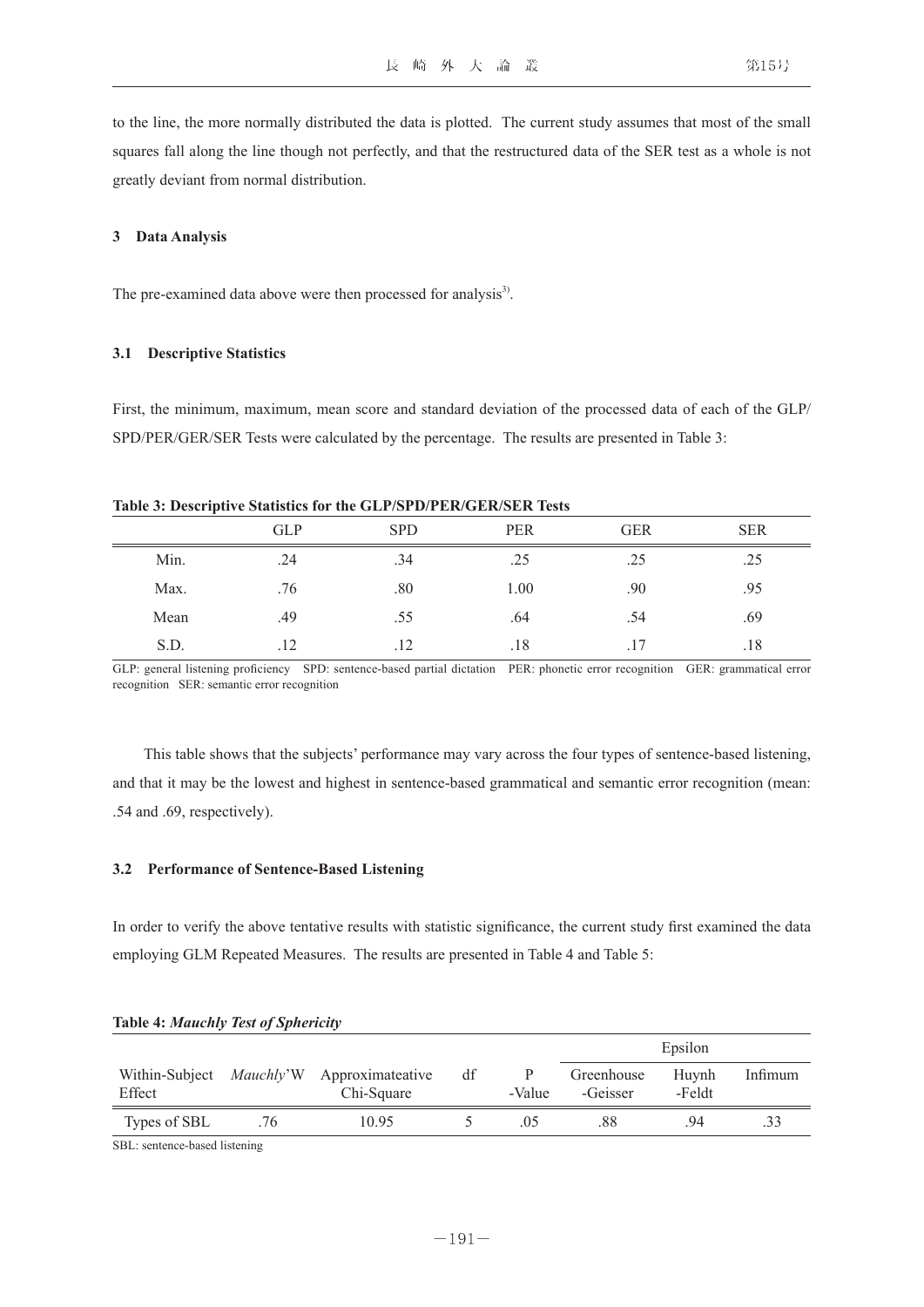|       |                          | Sums of Squares:<br>Type III | df     | Mean Square | F-Value | P-Value |
|-------|--------------------------|------------------------------|--------|-------------|---------|---------|
| Type  | Assumption of Sphericity | .64                          | 3      | .21         | 9.24    | .00.    |
|       | Greenhouse-Geisser       | .64                          | 2.63   | .24         | 9.24    | .00.    |
|       | Huynh-Feldt              | .64                          | 2.82   | .23         | 9.24    | .00     |
|       | Infimum                  | .64                          | 1.00   | .64         | 9.24    | .00     |
| Error | Assumption of Sphericity | 2.84                         | 123    | .02         |         |         |
|       | Greenhouse-Geisser       | 2.84                         | 107.63 | .03         |         |         |
|       | Huynh-Feldt              | 2.84                         | 115.66 | .03         |         |         |
|       | Infimum                  | 2.84                         | 41.00  | .07         |         |         |

**Table 5: Test of Within-Subject Effect**

As Table 4 shows, the assumption of sphericity is valid for data analysis ( $p = .05$ ). Table 5, based upon this statistical validity, claims that the subjects' performance of the SPD/PER/GER/SER tests varies significantly with the four types of sentence-based listening  $[(F (3, 123) = 9.24, p = .00)].$ 

 Multiple comparisons by *Bonferroni*, which could be used for repeated measured data, were then conducted in order to examine whether the subjects' performance of the semantic error recognition test was the highest among the four types of sentence-based listening. The results are presented in Table 6:

| Combination    | Difference | MSe | P-Value |
|----------------|------------|-----|---------|
| SPD-PER        | $-.09$     | .03 | .04     |
| $-GER$         | .01        | .03 | 1.00    |
| -SER           | $-14$      | .03 | .00.    |
| PER-SPD        | .09        | .03 | .04     |
| $-GER$         | .10        | .04 | .09     |
| $-SER$         | $-.05$     | .04 | $.88\,$ |
| <b>GER-SPD</b> | $-.01$     | .03 | 1.00    |
| $-PER$         | $-.10$     | .04 | .09     |
| -SER           | $-.15$     | .04 | .00     |
| <b>SER-SPD</b> | .14        | .03 | .00.    |
| -PER           | .05        | .04 | $.88\,$ |
| $-GER$         | .15        | .04 | .00     |

**Table 6: Multiple Comparisons by** *Bonferroni* **for the Data of the SPD/PER/GER/SER Tests**

SPD: sentence-based partial dictation PER: phonetic error recognition GER: grammatical error recognition SER: semantic error recognition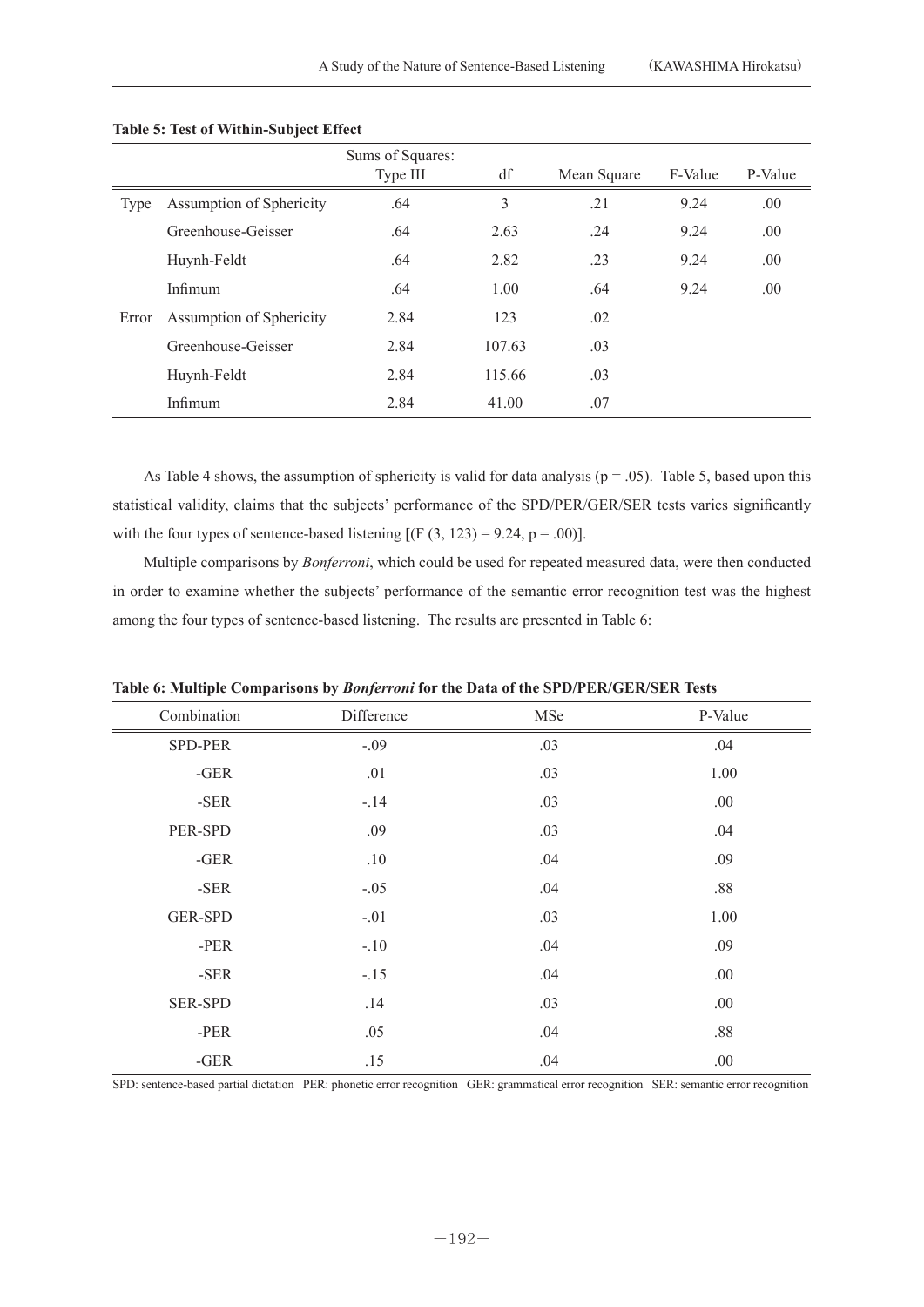This table shows 1) that although sentence-based semantic error recognition is equal in performance to sentence-based phonetic error recognition (MSe = .04,  $P = .88$ ), there is a statistically significant difference in performance between sentence-based semantic error recognition and either sentence-based grammatical error recognition or partial dictation (MSe = .04, P = .00 and MSe = .03, P = .00, respectively), and consequently 2) that the subjects' performance of sentence-based semantic error recognition is relatively quite high.

 There are other differences and similarities in performance among the four types of sentence-based listening like this finding, such as the closeness in performance between sentence-based partial dictation and grammatical error recognition (MSe = .03, P = 1.00). Figure 1, based upon the above multiple comparisons, illustrates the results on a horizontal line:

#### **Figure 1: Performance of the Four Types of Sentence-Based Listening**



## **3.3 Linear Relationships between General Listening Proficiency and Sentence-Based Listening Competence**

In order to explore linear relationships between general listening proficiency and sentence-based listening competence, their simple linear correlation coefficients were first computed. Table 7 presents the results:

**Table 7: Simple Correlation Matrix (Relationships among Performances of the GLP/SPD/PER/GER/SER Tests)**

|            | <b>GLP</b> | <b>SPD</b> | <b>PER</b> | <b>GER</b> | <b>SER</b> |
|------------|------------|------------|------------|------------|------------|
| <b>GLP</b> |            | $.58**$    | $.34*$     | .05        | .23        |
| <b>SPD</b> |            |            | .24        | $.38*$     | .27        |
| <b>PER</b> |            |            |            | .07        | .24        |
| <b>GER</b> |            |            |            |            | .07        |
| <b>GER</b> |            |            |            |            |            |

GLP: general listening proficiency SPD: sentence-based partial dictation PER: phonetic error recognition GER: grammatical error recognition SER: semantic error recognition  $* < .05$  \*\* < .01

 This table shows 1) that some types of sentence-based listening competence are related with statistic significance to general listening proficiency: namely, sentence-based partial dictation and phonetic error recognition competence, and 2) that the strength of the relationship of sentence-based partial dictation with general listening proficiency ( $r = .58$ ,  $\lt .01$ ) is greater than that of phonetic error recognition competence ( $r = .34$ ,  $< 0.05$ ).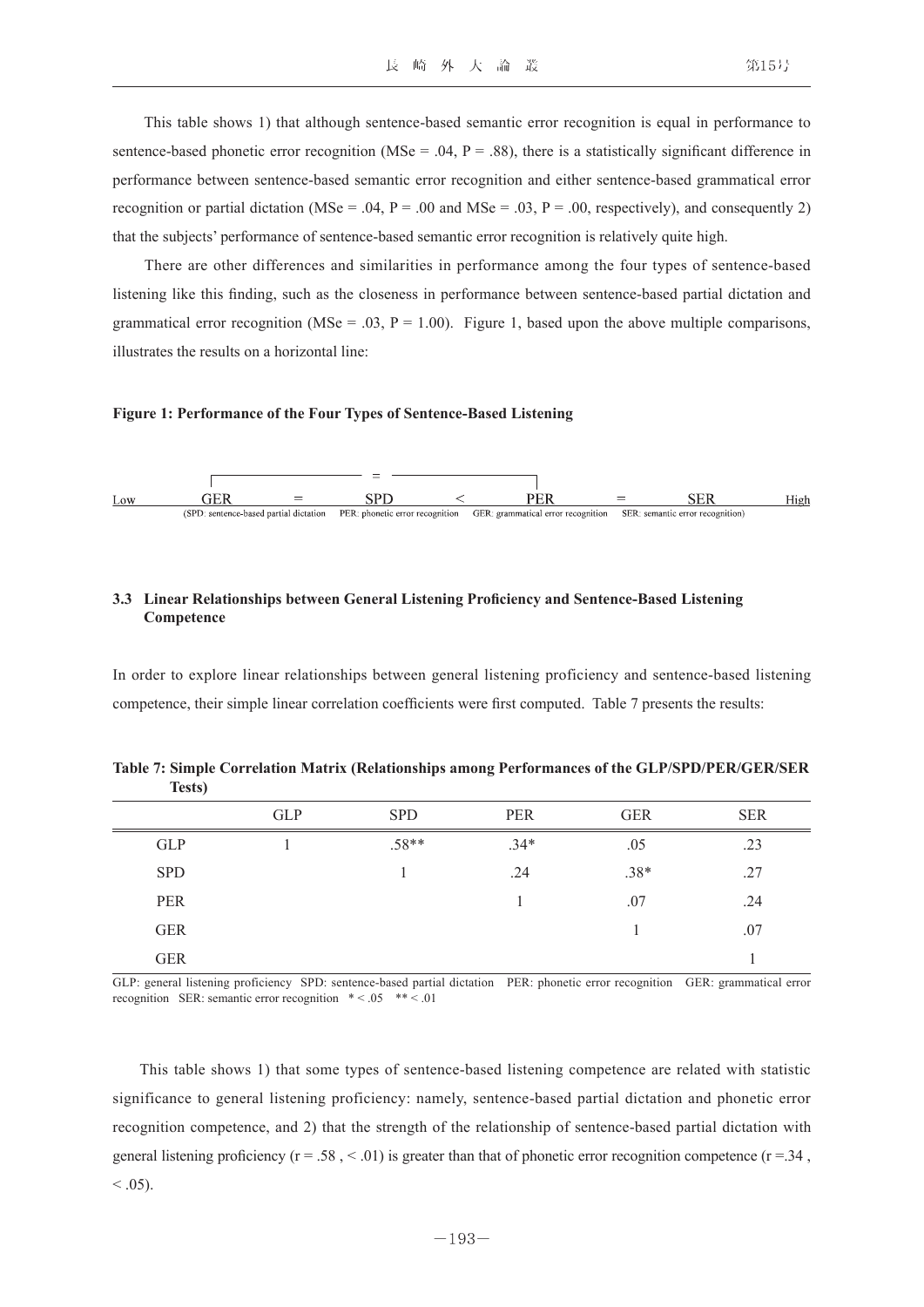It must be noted, however, that these relationships may be superficial and unstable, because it is possible that they are mere reflections of some unrevealed third relationships (known as pseudo correlations), subsistent in the nature of sentence-based listening competence. In order to closely examine these relationships between general listening proficiency and sentence-based listening competence, partial regression analysis was conducted, in which partial regression coefficients of direct relationships between two variables were computed, thereby eliminating the influences of the rest. Table 8 presents the results:

|            | <b>GLP</b> | <b>SPD</b> | PER | <b>GER</b> | <b>SER</b> |
|------------|------------|------------|-----|------------|------------|
| <b>GLP</b> |            | $.57**$    | .24 | $-.23$     | .03        |
| <b>SPD</b> |            |            | .01 | $.43**$    | .17        |
| PER        |            |            |     | .04        | .17        |
| <b>GER</b> |            |            |     |            | $-.03$     |
| <b>GER</b> |            |            |     |            |            |

**Table 8: Partial Correlation Matrix (Relationships among Performances of the GLP/SPD/PER/GER/SER Tests)**

GLP: general listening proficiency SPD: sentence-based partial dictation PER: phonetic error recognition GER: grammatical error recognition SER: semantic error recognition  $* < .05$   $** < .01$ 

 This table shows that while sentence-based error recognition competence is not related, sentence-based partial dictation competence is related with statistic significance to general listening proficiency  $(r = .57 \times .01)$ . This result may need careful consideration, but considering the figures in Table 8 and the nature of statistical significance in a broad sense, the relative strength of relationships in performance between general listening proficiency and sentence-based listening competence might be delineated on a horizontal line as in Figure 2:

#### **Figure 2: Relative Strength of Relationships between GLP and SPD/PER/GER/SER competence**

| Weak |                                                                           | $=$ | $=$ |  |                                                                                                     | Strong |
|------|---------------------------------------------------------------------------|-----|-----|--|-----------------------------------------------------------------------------------------------------|--------|
|      | (GLP: general listening proficiency SPD: sentence-based partial dictation |     |     |  | PER; phonetic error recognition GER; grammatical error recognition SER; semantic error recognition) |        |

## **3.4 Non-Linear Relationships between General Listening Proficiency and Sentence-Based Listening Competence**

The simple/partial linear regression analysis in the above 3.3 has been conducted to determine if there is a statistically significant relationship between general listening proficiency and sentence-based listening competence, and has shown its strength. It must be pointed out, however, that even if such a relationship is not recognizable, it does not directly mean that there is no relationship between the two variables, because the analysis presupposes that relationships between general listening proficiency and sentence-based listening competence are linear, and therefore because it may fail to recognize non-linear relationships, such as quadratic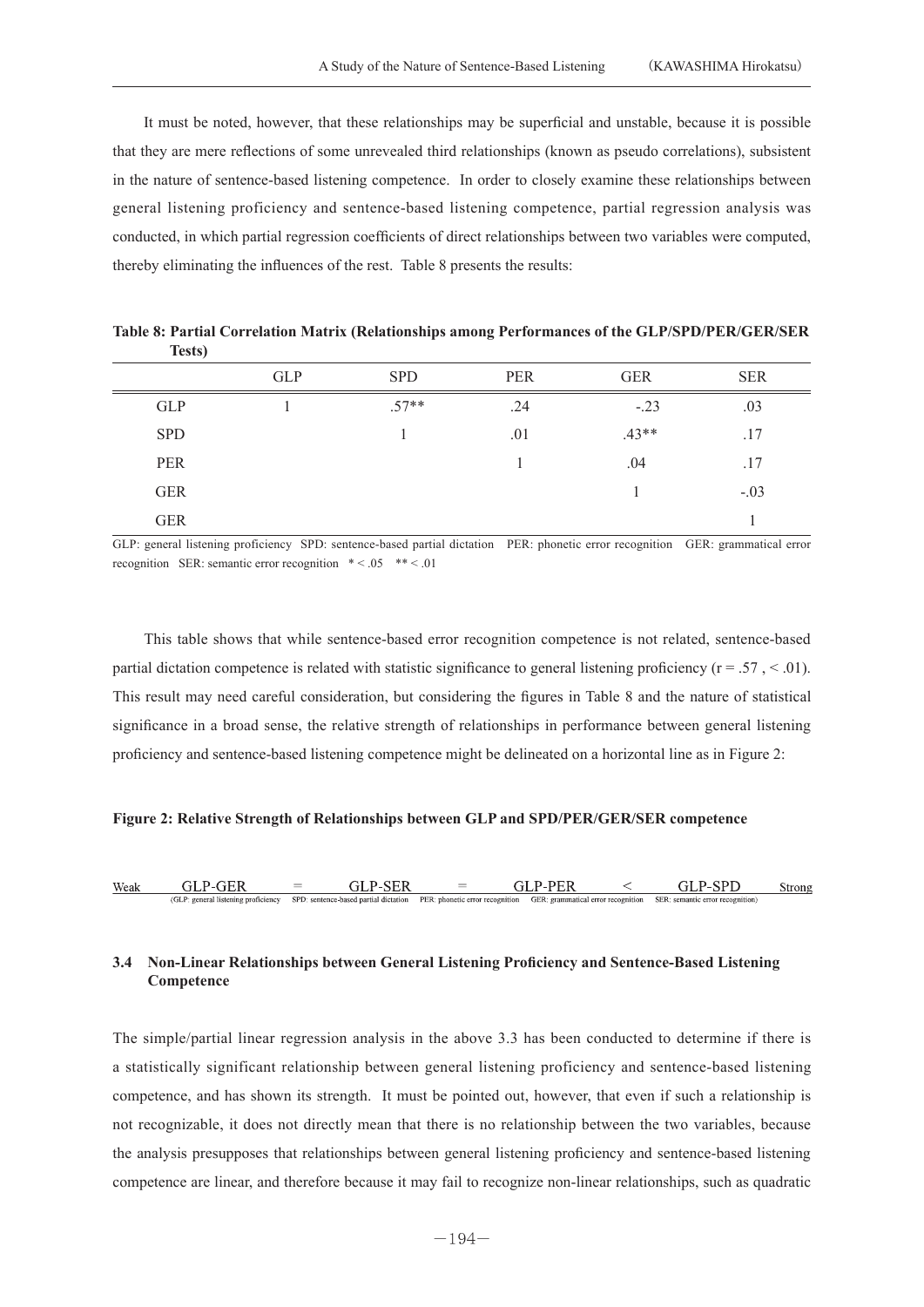ones. In order to better understand relationships between general listening proficiency and sentence-based listening competence, they must be viewed also from the perspective of non-linearity. There are a number of ways to explore the non-linearity of relationships between two variables. The current study, following Kawashima (2010), has focused upon exploring quadratic and cubic relationships between general listening proficiency and sentence-based listening competence.

#### **3.4.1 Quadratic and Cubic Relationships**

First, quadratic relationships were examined between general listening proficiency and sentence-based listening competence, and their multiple coefficients and coefficients of determination calculated. The results are shown in Table 9:

## **Table 9: Multiple Coefficients and Coefficients of Determination in Quadratic Relationships between General Listening Proficiency and Sentence-Based Listening Competence**

|            |                       | <b>SPD</b> | PER  | <b>GER</b> | <b>SER</b> |
|------------|-----------------------|------------|------|------------|------------|
|            | 17                    | $\cdot$    | .J 1 | .08        | .13        |
| <b>GLP</b> | $\mathbf{D}^{2}$<br>ĸ | .33        | .09  | .01        | .02        |
|            | p-value               | .00.       | .06  | .33        | .28        |

GLP: general listening proficiency SPD: sentence-based partial dictation PER: phonetic error recognition GER: grammatical error recognition SER: semantic error recognition R': multiple coefficient adjusted for the degree of freedom R2': coefficient of determination adjusted for the degree of freedom

 This table shows that a quadratic relationship is found only between general listening proficiency and sentence-based partial dictation ( $R^2$  = .57,  $p = .00$ ).

 Next, examinations were likewise conducted in order to know if there were cubic relationships between general listening proficiency and sentence-based listening competence, in which their multiple coefficients and coefficients of determination were calculated. The results are shown in Table 10:

| Table 10: Multiple Coefficients and Coefficients of Determination in Cubic Relationships between |
|--------------------------------------------------------------------------------------------------|
| <b>General Listening Proficiency and Sentence-Based Listening Competence</b>                     |

|            |         | <b>SPD</b> | <b>PER</b> | <b>GER</b>               | <b>SER</b> |
|------------|---------|------------|------------|--------------------------|------------|
|            | л       | .56        | 37<br>، ب  | $\overline{\phantom{0}}$ | .43        |
| <b>GLP</b> | $R^2$   | .32        | .13        | $\overline{\phantom{a}}$ | .18        |
|            | p-value | .00        | .04        | .46                      | .01        |

GLP: general listening proficiency SPD: sentence-based partial dictation PER: phonetic error recognition GER: grammatical error recognition SER: semantic error recognition R': multiple coefficient adjusted for the degree of freedom R2': coefficient of determination adjusted for the degree of freedom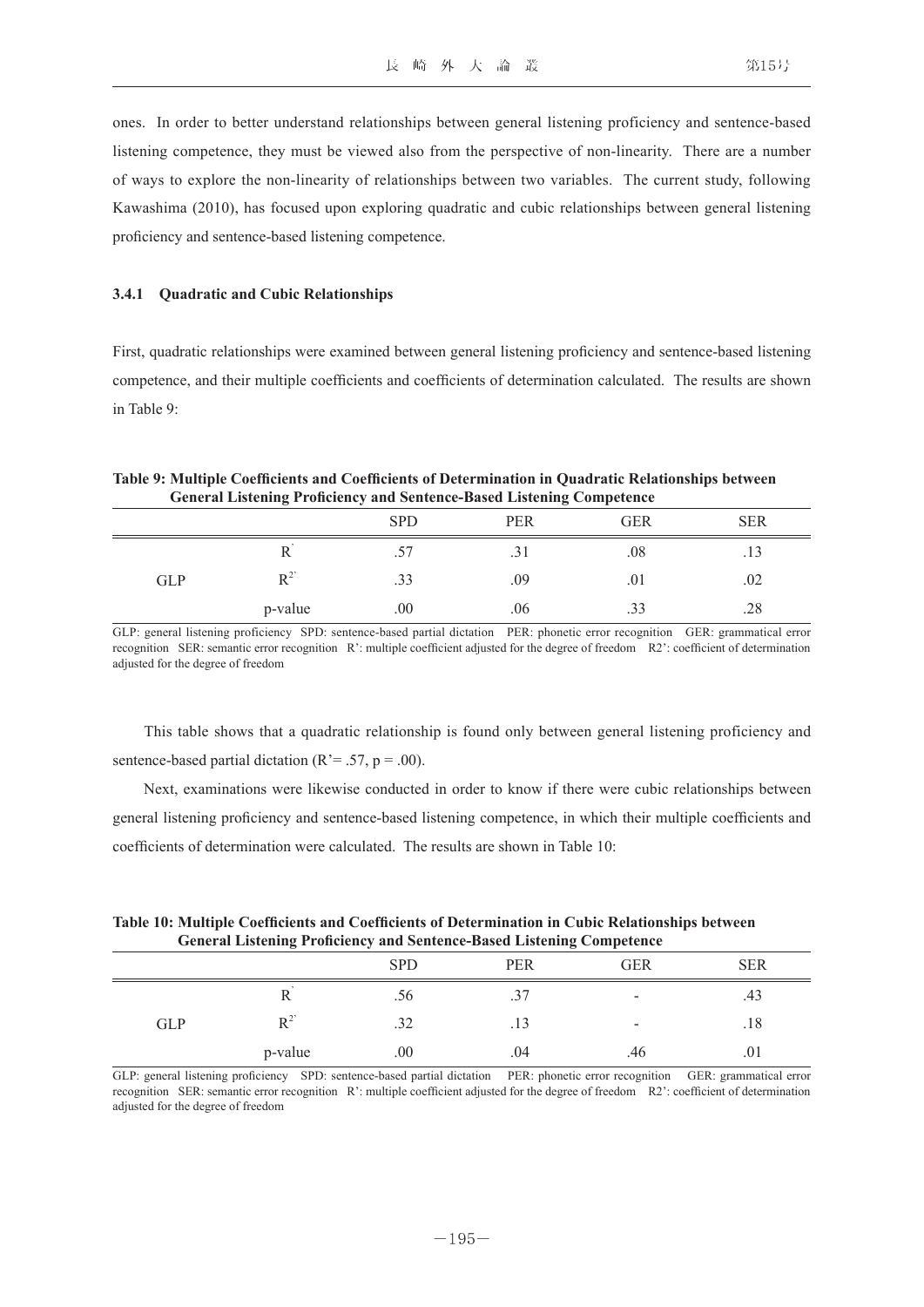This table shows that although they are not very strong, cubic relationships are also recognizable between general listening proficiency and sentence-based partial dictation and phonetic/semantic error recognition competence (R<sup>'</sup>= .56, p = .00, R<sup>'</sup>= .37, p = .04, and R<sup>'</sup>= .43, p = .01, respectively).

 Careful attention must be paid in order to determine which statistically significant non-linearity may represent in a more accurate and comprehensive manner the relationships between general listening proficiency and sentence-based listening competence. The current study, paying attention to the distribution of the actual data, assumes as a first step 1) that the strength of coefficient of determination adjusted for the degree of freedom may be employed for such a purpose, and 2) that a higher coefficient of determination adjusted for the degree of freedom indicates that the relationships between general listening proficiency and sentence-based listening competence can be represented better by its non-linearity.

 It follows from this assumption 1) that no quadratic or cubic relations are found between general listening proficiency and sentence-based grammatical error recognition competence, 2) that relationships between general listening proficiency and sentence-based partial dictation are more quadratic (33% of the variance of GLP can be explained) than cubic (31% of the variance of GLP can be explained), and 3) that relationships between general listening proficiency and sentence-based error recognition competence are more cubic (13% and 18% of the variance of GLP can be accounted for by PER and SER, respectively) than quadratic (no variance of GLP can be accounted for by either PER or SER).

#### **3.4.2 Directness of Non-Linear Relationships**

As has been stated above in 3.3, these non-linear relationships may be superficial, unstable and mere reflections of some unrevealed third relationships. In order to confirm that they are intrinsic and stable so that the nature of relationships between general listening proficiency and sentence-based listening may be understood more comprehensively, partial regression analysis was conducted, for which the linear data for sentence-based partial dictation was used because it was able to explain the variance of general listening proficiency (34%) better than the above quadratic data (33%), and for which the above non-linear cubic data was transferred into linear data. Table 11 presents the results:

| SER Tests with Linear Transformation |            |            |        |            |        |
|--------------------------------------|------------|------------|--------|------------|--------|
|                                      | <b>GLP</b> | <b>SPD</b> | PER(C) | <b>GER</b> | SER(C) |
| <b>GLP</b>                           |            | $.43**$    | $.32*$ | $-.16$     | .29    |
| <b>SPD</b>                           |            |            | .11    | $.43**$    | .26    |
| PER(C)                               |            |            |        | $-.01$     | $-.05$ |
| <b>GER</b>                           |            |            |        |            | $-.04$ |
| SER(C)                               |            |            |        |            |        |

**Table 11: Partial Correlation Matrix (Relationships among Performances of the GLP/SPD/PER/GER/ SER Tests with Linear Transformation**

GLP: general listening proficiency SPD: sentence-based partial dictation PER(C): phonetic error recognition (the cubic data was transformed into a linear one) GER: grammatical error recognition SER(C): semantic error recognition (the cubic data was transformed into a linear one)  $* < .05$  \*\*  $< .01$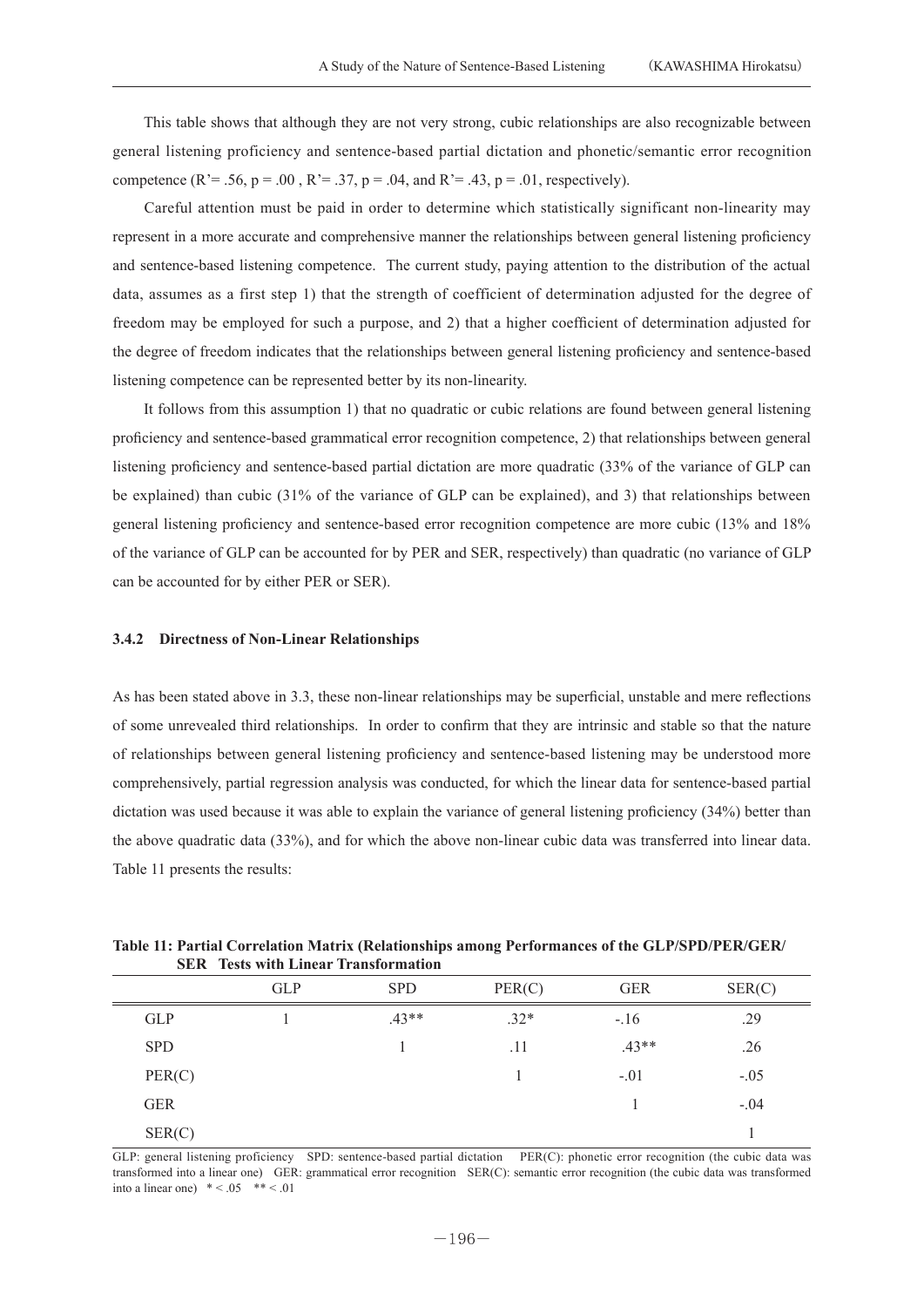This table shows 1) that sentence-based partial dictation and phonetic error recognition are related with statistic significance to general listening proficiency, and 2) that the strength of the relationship of sentencebased partial dictation competence with general listening proficiency  $(r = .43, < .01)$  is greater than that of phonetic error recognition competence  $(r = .32, < .05)$ . Based upon these partial regression results and the nature of statistical significance in a broad sense, the relative strength of relationships in performance between general listening proficiency and sentence-based listening competence may be delineated on a horizontal line as in Figure 3:

#### **Figure 3: Relative Strength of Relationships between GLP and SPD/PER/GER/SER Competence with the Transformation of Non-Linear Data**

| Weak |                                       |                                           |                                 |                                    |                                  | strong |
|------|---------------------------------------|-------------------------------------------|---------------------------------|------------------------------------|----------------------------------|--------|
|      | - GL<br>general listening proficiency | SPD: sentence-based partia<br>a dictation | PER: phonetic error recognition | GER: grammatical error recognition | SER: semantic error recognition) |        |

## **3.5 Relationships between General Listening Proficiency and Sentence-Based Listening Competence Based upon Multi-Regression Analysis**

The Figure 3 above shows one aspect of relationships between general listening proficiency and sentence-based listening competence. The current study has also investigated them in a comprehensive manner by conducting multi-regression analysis. First, the predictive power of each combination of two of the three types of sentencebased listening (SPD, PER and SER) and that of all the three types with general listening proficiency were examined employing their linear data used above in 3.3, in which the unpromising data for the GER shown in Table 8 was excluded. The results are shown in Table 12:

|            | uit Lilitai <i>Data</i> |                     |                  |     |                         |
|------------|-------------------------|---------------------|------------------|-----|-------------------------|
|            |                         | <b>SPD&amp; PER</b> | SPD & SER        |     | PER & SER SPD, PER& SER |
|            |                         | .59                 | .56 <sub>1</sub> | .30 | .58                     |
| <b>GLP</b> | R2'                     | .35                 |                  | .09 | .33                     |
|            | p-value                 | .00                 | 00               | .06 | .00                     |

**Table 12: Predictive Power of Sentence-Based Listening with General Listening Proficiency Based upon the Linear Data**

GLP: general listening proficiency SPD: sentence-based partial dictation PER: phonetic error recognition SER: semantic error recognition R': multiple coefficient adjusted for the degree of freedom R2': coefficient of determination adjusted for the degree of freedom

 This table shows 1) that the best combination of two of the three types of sentence-based listening competence, which generates the highest predictive power with general listening proficiency, is SPD & PER, 2) that this combination can account for 35% of the variance of general listening proficiency ( $p = .00$ ), and 3) that this accountability is slightly better than that created by all the three types of sentence-based listening competence: 33%.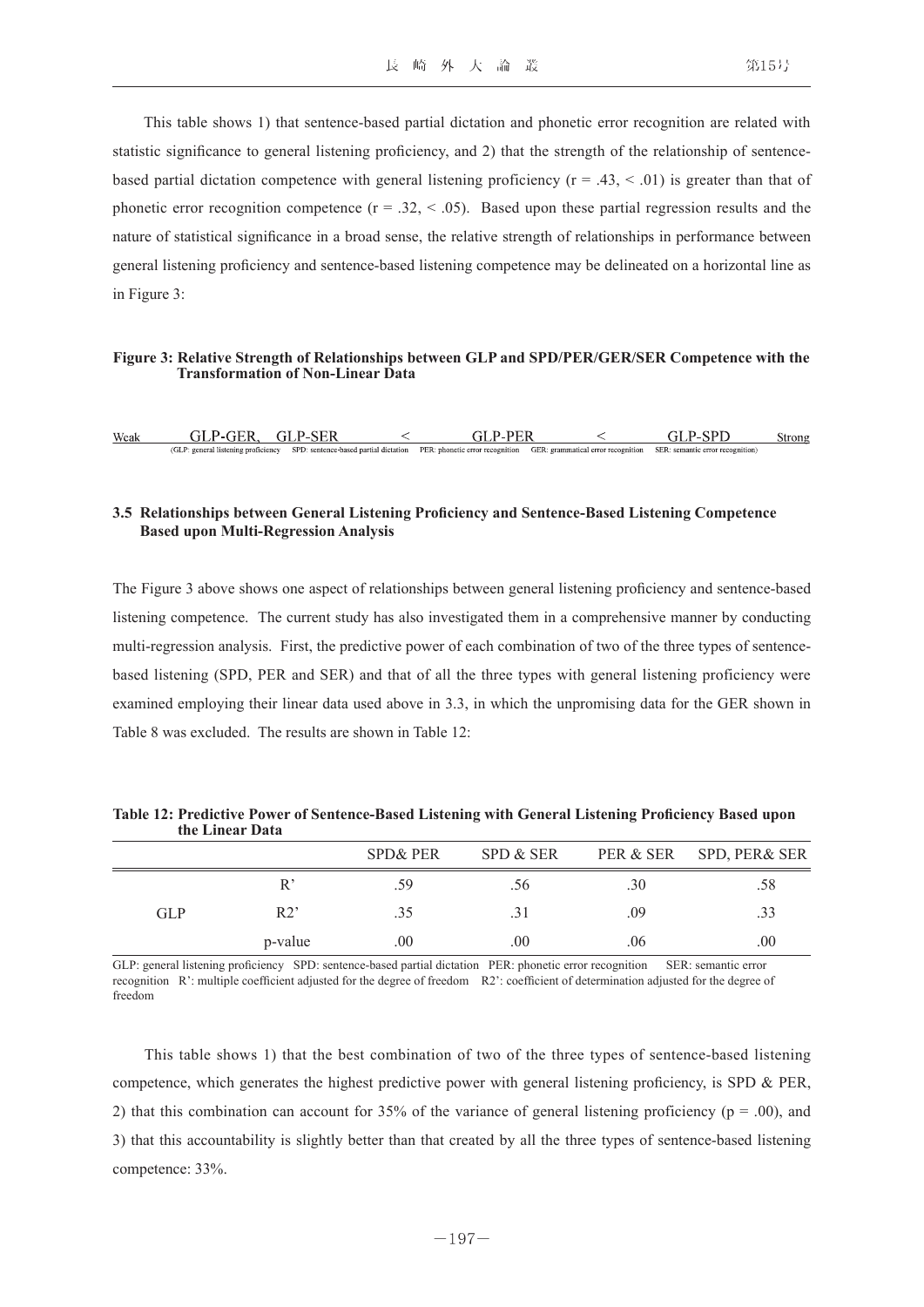Next, the predictive power of each combination of two of the three types of sentence-based listening competence (SPD, PER and SER) and that of all the three types with general listening proficiency were likewise examined employing their non-linear cubic data transformed for linear multi regression analysis used above in 3.4. The results are shown in Table 13:

|                            | Table 13: Predictive Power of Sentence-Based Error Listening with General Listening Proficiency Based |
|----------------------------|-------------------------------------------------------------------------------------------------------|
| upon Non-Linear Cubic Data |                                                                                                       |

|            |         | <b>SPD&amp; PER</b> | SPD & SER |                  | PER & SER SPD, PER& SER |
|------------|---------|---------------------|-----------|------------------|-------------------------|
|            |         | .62                 | .61       | .58              | .65 <sub>1</sub>        |
| <b>GLP</b> |         | .39                 | .37       | .33 <sup>°</sup> | .43                     |
|            | p-value | $.00\,$             | $.00\,$   | $.00\,$          | .00.                    |

GLP: general listening proficiency SPD: sentence-based partial dictation PER: phonetic error recognition SER: semantic error recognition  $\mathbb{R}^2$ : multiple coefficient adjusted for the degree of freedom  $\mathbb{R}^2$ : coefficient of determination adjusted for the degree of freedom

 This table shows 1) that the best combination of two of the three types of sentence-based listening competence, which generates the highest predictive power with general listening proficiency, is also SPD  $\&$ PER, 2) that this combination can account for 39% of the variance of general listening proficiency ( $p = .00$ ), which is not much greater than the linear result above: 35%, and 3) that the highest accountability is created by all the three types of sentence-based listening competence (43%), which is 10% greater than the linear result above (33%) shown in Table 12.

## **4. Summary & Discussion**

The above analyses have made clear several important points with regard to the nature of sentence-based listening, some of which confirm and reinforce the results of the author's two previous studies.

#### **4.1 Performance of Sentence-Based Listening**

As Table 6 above shows, there are a number of differences and similarities in performance among the four types of sentence-based listening (partial dictation, phonetic, grammatical, and semantic error recognition), in which it is extremely difficult to illustrate and understand the order of their performance difficulty in a simple unified manner, as is shown in Figure 1. There are, however, some obvious findings from two perspectives: relationships among the three types of sentence-based error recognition and those between sentence-based partial dictation and each type of sentence-based error recognition.

 With regard to the first perspective, it has been found that the performance of sentence-based semantic error recognition is relatively high, though not the highest, and likewise that that of sentence-based grammatical error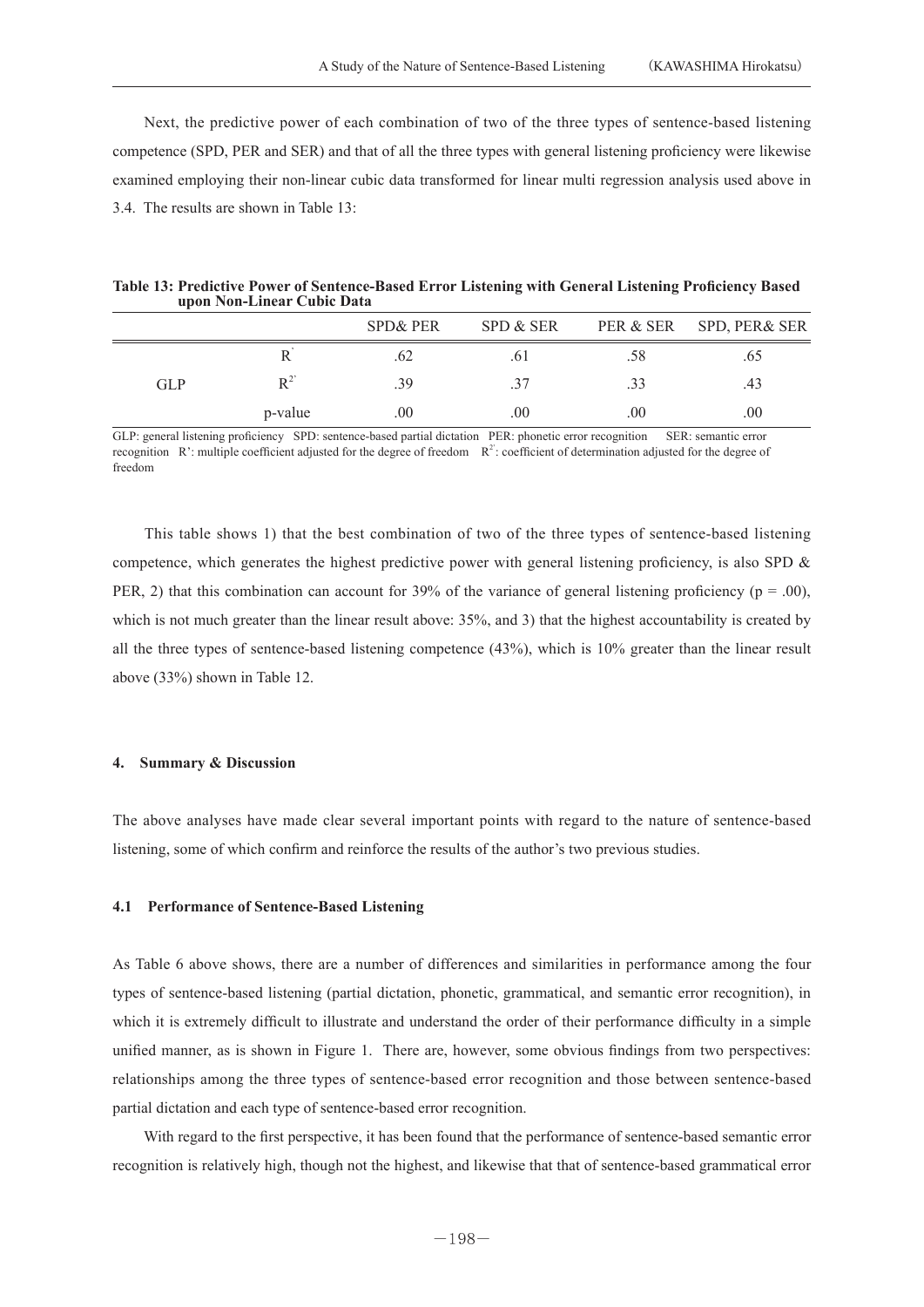recognition is relatively low, though not the lowest. This result is consistent partially with that of Kawashima (2010: p.228) which claims:

- 1) The processing of spoken sentences may be more semantic-focused than phonetically/grammaticallyfocused considering its time-restricted nature (uttered sentences have to be processed and comprehended along the time axis) and their elements of general daily-like conversations (in which usually relatively less attention is directed at their phonetic and grammatical errors than semantic ones).
- 2) The subjects thus may have found it more difficult to recognize phonetic and grammatical errors than semantic ones, and their performance of sentence-based semantic error recognition was therefore better than that of sentence-based phonetic and grammatical error recognition.

 If performance difference had been found between sentence-based semantic and phonetic error recognition, these claims would have been directly applied to the result of the current study, but it may at least be possible to modify them to interpret the result as follows:

- 3) The processing of spoken sentences may be more semantically/phonetically-focused than grammatically-focused considering its time-restricted nature (uttered sentences have to be processed and comprehended along the time axis) and their elements of general daily-like conversations (in which usually relatively less attention is directed at their grammatical errors than semantic/phonetic ones).
- 4) The subjects thus may have found it more difficult to recognize grammatical errors than semantic/ phonetic ones, and their performance of sentence-based semantic error recognition was therefore better than that of sentence-based grammatical error recognition.

 With the limited data, it is hard to correctly and comprehensively interpret the equality in performance between sentence-based semantic and phonetic error recognition, which was not found in Kawashima (2010), but one possible interpretation for this result discrepancy is that sentence-based phonetic error recognition may be more influenced by some kind of interactive semantic/phonetic processing, and consequently that its performance may tend to fluctuate to a certain degree. Further studies must be conducted in order to determine which result may represent the nature of the performance relationship better.

 As far as the second relational perspective is concerned, it has been found that although sentence-based partial dictation is equal in performance to sentence-based grammatical error recognition, its performance is lower than that of sentence-based phonetic/semantic error recognition. It also is hard to correctly and comprehensively interpret this research finding with the limited data, but a possible partial interpretation for it can be attempted taking into account the general nature of sentence-based partial dictation. Its essence may be summarized as follows:

 5) The success of sentence-based partial dictation depends upon a well-balanced skill of listening and writing, which is considered to have increased the subjects' processing burden. This may explain the reason why its performance is lower than that of sentence-based phonetic/semantic error recognition, which does not impose such an "extra" burden on the subjects.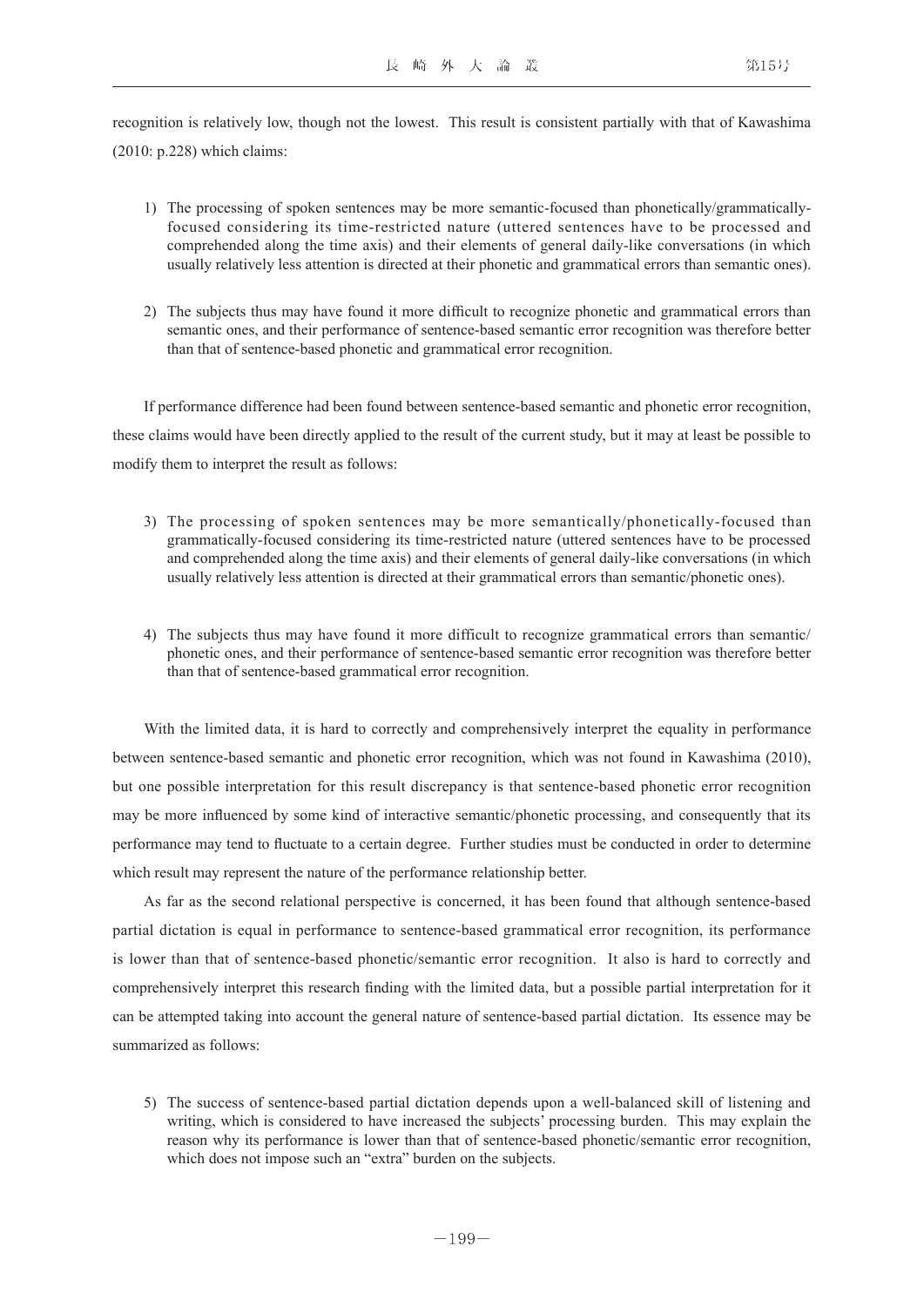As far as the case in which the performance of sentence-based partial dictation does not differ from that of grammatical error recognition is concerned, it may be possible to claim as follows:

 6) Sentence-based partial dictation involves elements of the-- same kind of grammatical processing as sentence-based grammatical error recognition, as the partial regression coefficient of the direct relationship between sentence-based partial dictation and grammatical error recognition  $(r = .43, p < .01)$ may indicate in Table 8. This "overlap" of processing elements may "surface" and show the same performance.

 Future empirical studies would examine the validity of the above interpretation, in which more of the nature of the performance of sentence-based partial dictation and grammatical error recognition would be elucidated.

## **4.2 Sentence-Based Listening Competence and General Listening Proficiency**

With regard to relationships between sentence-based listening competence and general listening proficiency, a number of findings have been made by the above analyses, some of which are consistent with the results of Kawashima (2010: p.229). Their essence would be summarized as follows:

- 1) Relationships between sentence-based listening competence and general listening proficiency are multifaceted and complicated, mostly embracing non-linear cubic elements.
- 2) Overall, sentence-based partial dictation is most related with statistic significance to general listening proficiency as a single variable, whereas sentence-based grammatical error recognition is hardly related.
- 3) The combination of sentence-based partial dictation and sentence-based phonetic and semantic error recognition competence generates the highest predictive power with general listening proficiency (explaining 43% of the variance) when the non-linear cubic elements of sentence- based phonetic and semantic error recognition competence are combined.

 It is likewise hard to correctly and comprehensively interpret these research findings with the limited data, but some possible interpretations can be made taking the general nature of sentence-based listening into account as in 4.1 above. Usually relationships between two variables, such as semantic error recognition competence and general listening proficiency, are assumed to be linear, in which correlation coefficients, the strength of the linear association between two variables, are measured. The current study, however, challenged this assumption again, and a finding like 1) above has also been obtained, which seems to deserve attention. In general, nonlinear relationships are not easy to interpret, but considering a property pertaining to the cubic curve, the nonlinearity of 1) above may be overall understood as follows:

 4) Sentence-based phonetic/semantic error recognition competence increases sharply as general listening proficiency does.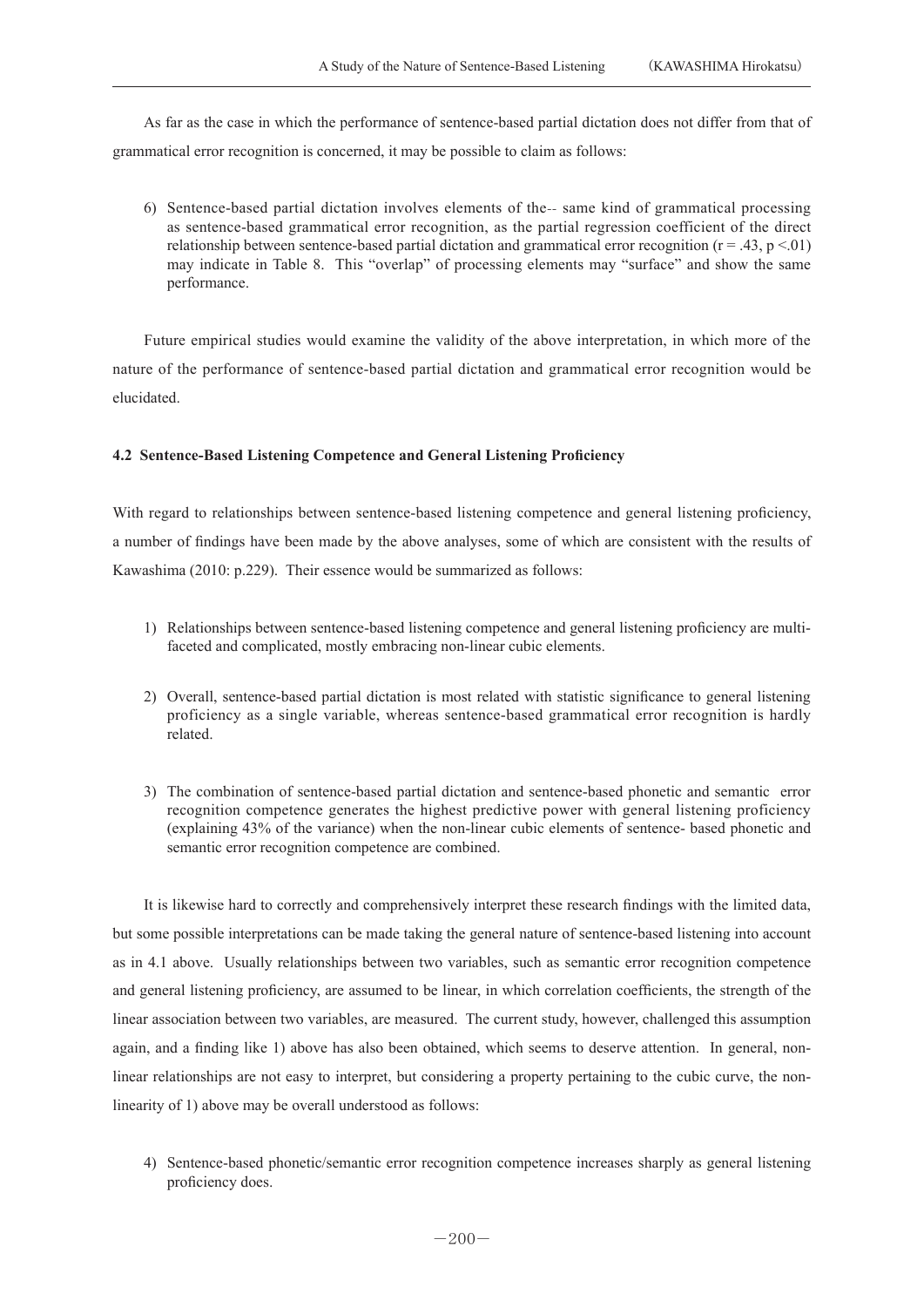- 5) Sentence-based phonetic/semantic error recognition competence then increases less sharply or stays at a certain level for a certain period even though general listening proficiency goes up.
- 6) Sentence-based phonetic/semantic error recognition competence starts to increase sharply again as general listening proficiency does.

 These "stages" or "changes" in the relationships between sentence-based phonetic/semantic error recognition competence and general listening proficiency are understandable considering non-linear aspects or developments of language-related competence and proficiency that average learners often experience. Such "changes" may represent better the nature of relationships between sentence-based phonetic/semantic error recognition competence and general listening proficiency. It may even be possible to claim that many of the relationships between language-related variables are more non-linear than linear.

 With regard to the research finding 2) above, it must be noted that its first part (sentence-based partial dictation is most related with statistic significance to general listening proficiency as a single variable) may provide a greater insight into the nature of sentence-based listening than the result of Kawashima (2010) which claims that the processing of spoken sentences may be more semantically-focused and consequently that the relationship between semantic error recognition competence and general listening proficiency should be the strongest. It is likewise hard to correctly and comprehensively interpret this new research finding with the limited data, but one simple but obvious interpretation for this perspective is that sentence-based partial dictation may embrace more elements of processing spoken sentences than sentence-based semantic error recognition, which are also parts of general listening proficiency, and consequently that sentence-based partial dictation should be more closely related to general listening proficiency than sentence-based semantic error recognition.

 It has been found that the latter part of the research finding 2) (sentence-based grammatical error recognition competence is not related to general listening proficiency) is the same as that of the previous study. It is difficult to interpret the same result, but it cannot be denied as the previous study claims that a number of the "unsuitable" materials to measure sentence-based grammatical error recognition were reduced in order to raise the internal consistency reliability of the target data, and therefore that its competence was not measured as properly as the other two. The number of the research materials to measure sentence-based phonetic/semantic error recognition was reduced as is shown in Table 2, so it may not be possible to explain the research finding 2) by such a claim alone. Further studies must be conducted to find a systematic explanation for this finding.

 According to the research finding 3) above, sentence-based partial dictation and phonetic/semantic error recognition competence may be independent important elements of general listening proficiency. The highest predicative power (explaining 43% of the variance of general listening proficiency), approximately 10% higher than that of the previous study (explaining 34% of the variance of general listening proficiency), may be worthy of attention considering that the single predicative powers of sentence-based partial dictation and phonetic/ semantic error recognition competence with general listening proficiency are 32% and 33%, respectively, as shown in Table 10 and Table 13. It must be noted, however, that the core of this predicative power may lie in sentence-based partial dictation competence as is understood from Table 13, in which the two-type combinations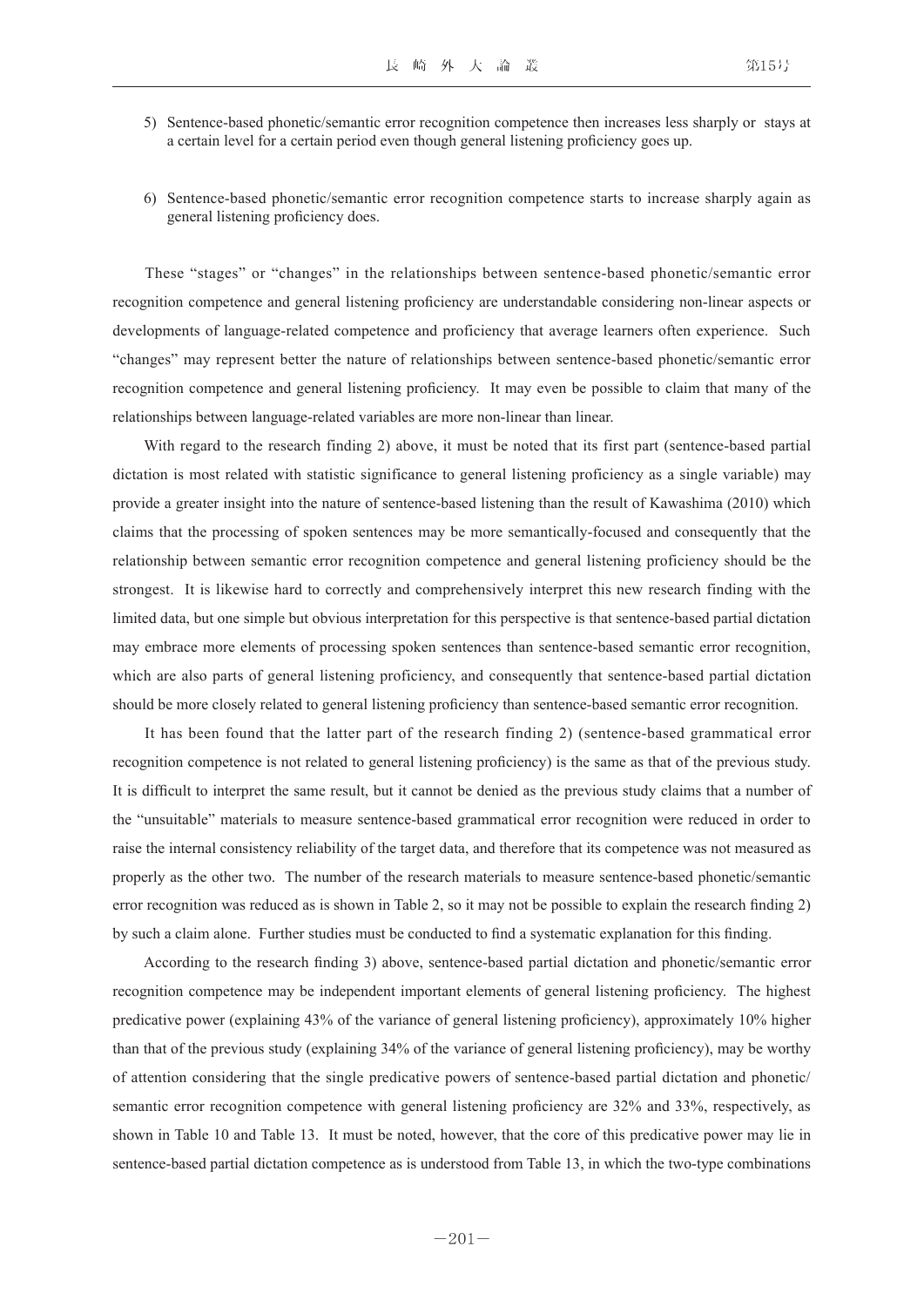of sentence-based listening including sentence-based partial dictation generate higher predicative power of general listening proficiency. It may be possible to contend that sentence-based partial dictation may involve more common elements of general listening proficiency than sentence-based error recognition competence. It is extremely hard to correctly and comprehensively interpret this research finding with the limited data, but all that can be maintained at this moment is that certain combinations of different types of sentence-based listening, which are considered to interact with one another in complicated manners, may contribute to a higher predictive power of general listening proficiency, and that the use of some different types of sentence-based listening, which embrace more of the essence of general listening proficiency, may greatly increase its predicative power.

 Future empirical studies would examine the validity of the above interpretation, in which more of the nature of the relationships between sentence-based listening competence and general listening proficiency would be elucidated.

## **Concluding Remarks**

 The current study, which followed the same research framework of the two studies that the author conducted in 2009 and 2010, is a small-scale classroom activity-based investigation attempting to elucidate the nature of sentence-based listening. Some of the results above have turned out to be consistent with those of the previous studies, such as in non-linear cubic elements of sentence-based error recognition, and others have not, such as in the predicative power of general listening proficiency. It must be noted, however, that the results reported and discussed in the current study are still tentative and inconclusive in a number of respects, such as the control of such experimental factors as internal consistency reliability and construct validity of research materials and of various types of "noise" in collecting data. Future studies, taking these points into account, will take us closer to a complete map of the nature of sentence-based listening.

## **Notes**

- 1) *SPSS* (Version 16.0: SPSS Inc.) was used for this examination.
- 2) *XLSTAT-PRO* (Version 2009: Addinsoft Inc.) was used for this examination.
- 3) *EXCEL STATISTICS* (Version 5.0: Esumi Inc.), *TAHENRYOU-KAISEKI* (Version 5.0: Esumi Inc.), and *SPSS* (Version 16.0: SPSS Inc.) were used for the analyses.

## **Acknowledgements**

This study is supported by Grant-in-Aid for Scientific Research (1952539) from the Japan Society for the Promotion of Science. The author is grateful to Dr. Richard Hodson, an English lecturer at University of Nagasaki, Siebold for his full support for making the SPD/PER/GER/SER tests and proofreading the first draft.